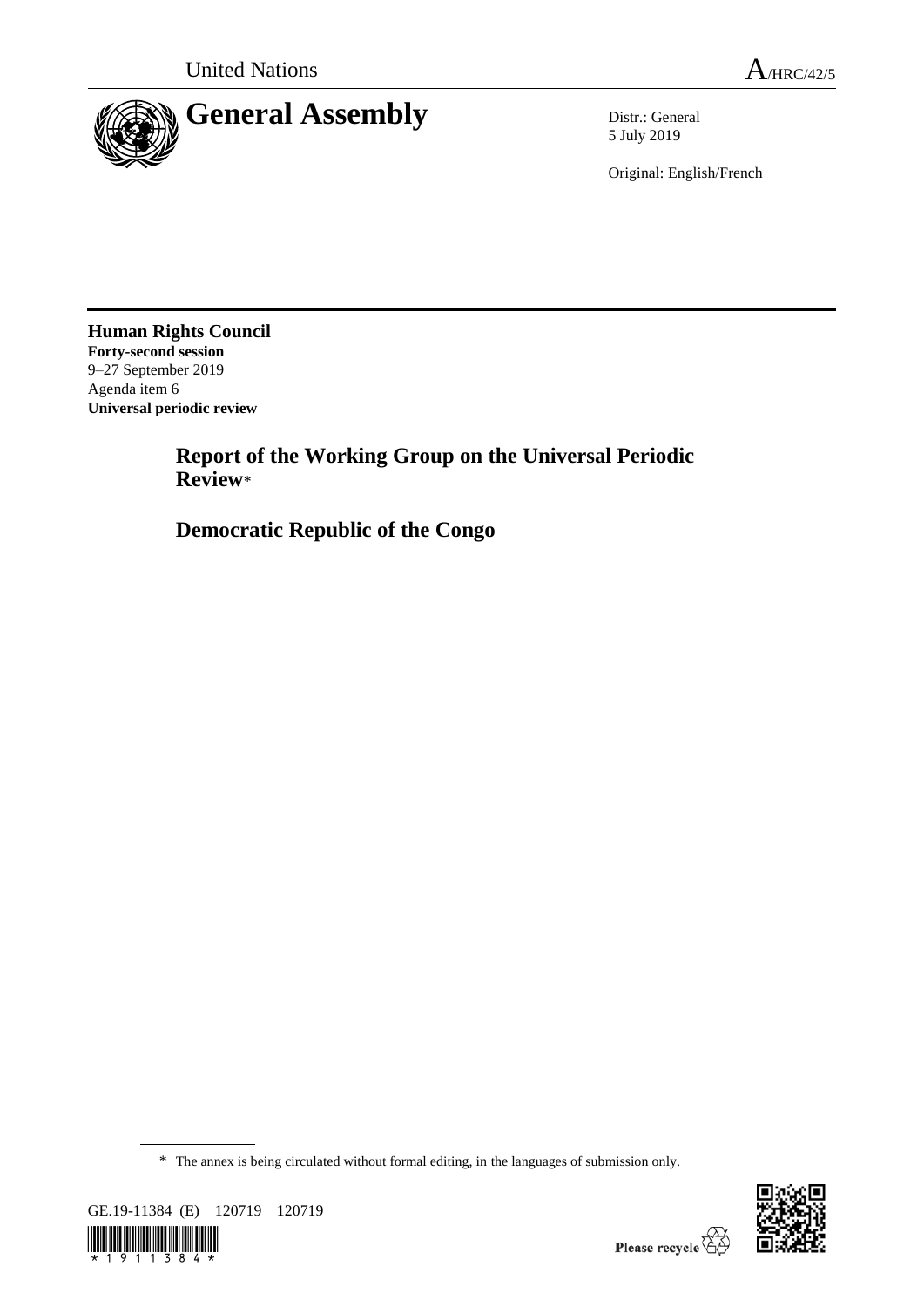# **Introduction**

1. The Working Group on the Universal Periodic Review, established in accordance with Human Rights Council resolution 5/1, held its thirty-third session from 6 to 17 May 2019. The review of the Democratic Republic of the Congo was held at the 3rd meeting, on 7 May 2019. The delegation of the Democratic Republic of the Congo was headed by the Minister for Human Rights, Marie-Ange Mushobekwa. At its 10th meeting, held on 10 May 2019, the Working Group adopted the report on the Democratic Republic of the Congo.

2. On 15 January 2019, the Human Rights Council selected the following group of rapporteurs (troika) to facilitate the review of the Democratic Republic of the Congo: Cameroon, Croatia and Qatar.

3. In accordance with paragraph 15 of the annex to Human Rights Council resolution 5/1 and paragraph 5 of the annex to Council resolution 16/21, the following documents were issued for the review of the Democratic Republic of the Congo:

(a) A national report submitted/written presentation made in accordance with paragraph 15 (a) (A/HRC/WG.6/33/COD/1);

(b) A compilation prepared by the Office of the United Nations High Commissioner for Human Rights (OHCHR) in accordance with paragraph 15 (b) (A/HRC/WG.6/33/COD/2);

(c) A summary prepared by OHCHR in accordance with paragraph 15 (c) (A/HRC/WG.6/33/COD/3).

4. A list of questions prepared in advance by Belgium, Germany, the Netherlands, Portugal, on behalf of the Group of Friends on national implementation, reporting and follow-up, Slovenia, Spain, Sweden, Switzerland, the United Kingdom of Great Britain and Northern Ireland, the United States of America and Uruguay was transmitted to the Democratic Republic of the Congo through the troika. These questions are available on the website of the universal periodic review.

## **I. Summary of the proceedings of the review process**

#### **A. Presentation by the State under review**

5. The Minister for Human Rights stated that the national report submitted for the third cycle of the universal periodic review had been prepared as part of a participatory process. Thus, all stakeholders, including State institutions, the National Human Rights Commission and non-governmental human rights organizations, had been consulted both for data collection and during the validation workshop held in Kinshasa on 27 January 2019.

6. The Minister recalled that 190 recommendations had been addressed to the Democratic Republic of the Congo during the second cycle of the universal periodic review, in 2014, and highlighted the progress made in the implementation of those recommendations, including the designation of nine members of the National Human Rights Commission by their respective entities, as approved by resolution No. 001/CAB/P/AN/AM/2015 of the Congolese National Assembly, followed by their appointment pursuant to Presidential Order No. 15/023 of 4 April 2015, and their swearingin on 23 July 2015 before the Constitutional Court.

7. The progress achieved also included the adoption by the Democratic Republic of the Congo of three laws to implement the Rome Statute of the International Criminal Court, namely Act No. 15/022 of 31 December 2015 amending and supplementing the Decree of 30 January 1940 on the Criminal Code, Act No. 15/024 of 31 December 2015 amending and supplementing the Decree of 6 August 1959 on the Code of Criminal Procedure, and Organic Act No. 17/003 of 10 March 2017 amending and supplementing Act No. 023/2002 of 18 November 2002 on the Military Judicial Code.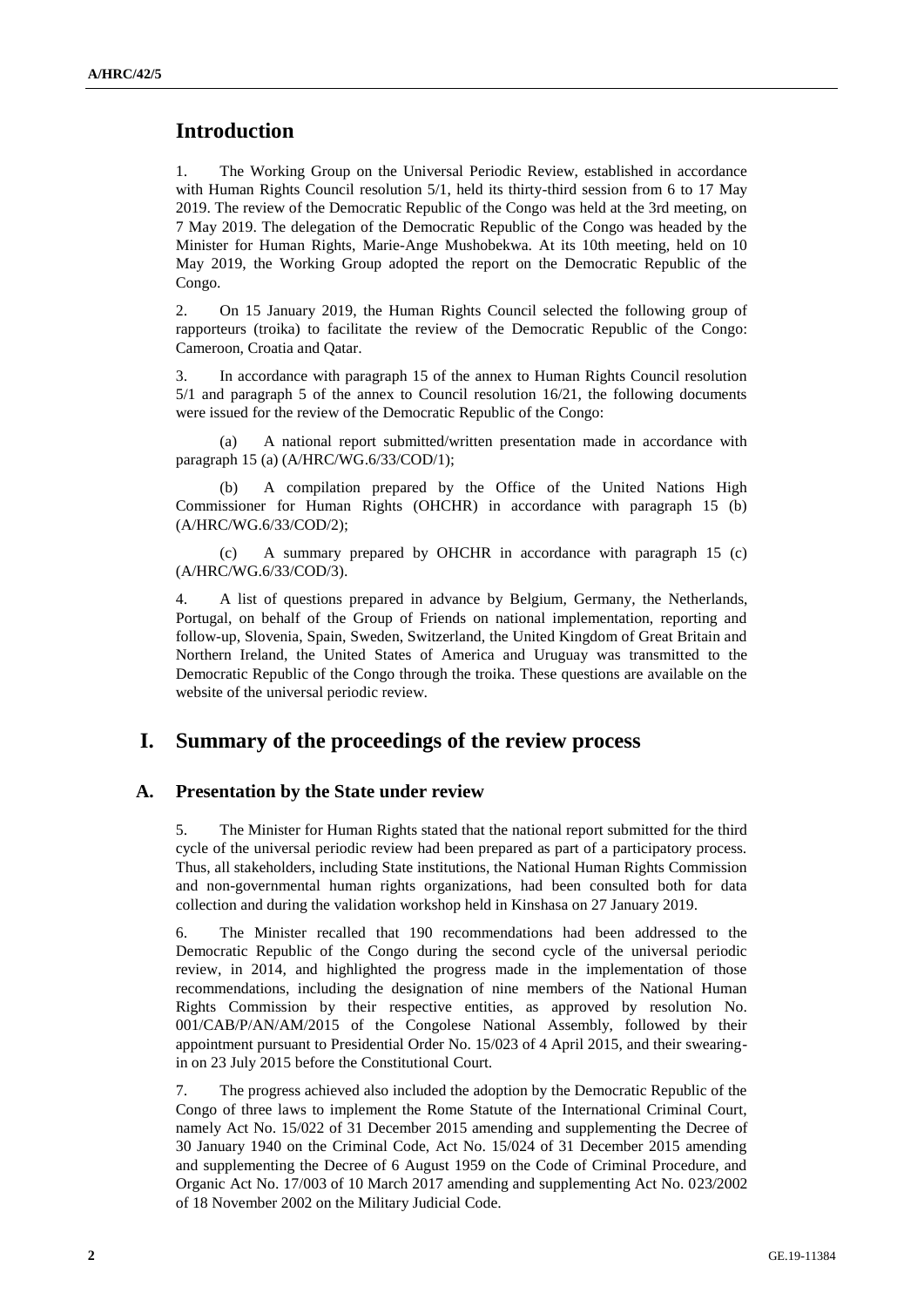8. The adoption and promulgation of Act No. 15/013 of 1 August 2015 on means of giving effect to women's rights and gender parity had also been a major step forward. Articles 4, 5, 6 and 33 of the Act guaranteed women's participation in political life.

9. The establishment of various commissions of inquiry into cases of serious human rights violations, the reform of the justice system, the conviction of several perpetrators of sexual violence, including from within the Congolese National Police and the Armed Forces of the Democratic Republic of the Congo, and measures to combat trafficking in persons were highlighted as examples of significant progress.

10. The Minister also noted some difficulties and obstacles encountered in the implementation of the recommendations adopted during the second cycle of the universal periodic review, which included the resurgence of armed groups in the far east of the country, the terror sown and maintained for several months by the Kamuina Nsapu group in Kasai, the intercommunity conflict in Tanganyika Province between Pygmies and Bantus, the spread of Ebola virus disease in the north of the country and the turmoil linked to the electoral process in some provinces, which had destabilized the country over the previous four years.

#### **B. Interactive dialogue and responses by the State under review**

11. During the interactive dialogue, 99 delegations made statements. Recommendations made during the dialogue are to be found in section II of the present report.

12. Slovenia noted progress on birth registration, free primary school education and access to health-care services. It urged the Democratic Republic of the Congo to uphold the highest standards in human rights.

13. South Africa welcomed the successful transition to the new administration, the operationalization of the National Human Rights Commission, the State's cooperation with the treaty bodies and measures taken to protect children and combat human trafficking.

14. Spain welcomed the adoption of the Family Code, legislation to protect women's rights and the national plan and strategy to protect children's rights.

15. The Sudan appreciated the fact that all sectors of society had participated in the preparation of the national report, and the adoption of legislation to protect human rights.

16. The Republic of Moldova welcomed the establishment of the National Human Rights Commission, in accordance with the principles relating to the status of national institutions for the promotion and protection of human rights (the Paris Principles) and encouraged the proper functioning of the Commission.

17. Switzerland, while welcoming the release of political prisoners, expressed concern about persistent impunity, even for grave human rights violations, including sexual and gender-based violence.

18. Togo welcomed the adoption of the new Criminal Code and the Family Code, the operationalization of the National Human Rights Commission and the establishment of the Court of Cassation and the Council of State.

19. Turkey welcomed the peaceful transition in the wake of the 2018 elections and the State's efforts to ensure security in the east of the country and to combat corruption.

20. The United Kingdom welcomed recent successes in bringing perpetrators of sexual and gender-based violence to justice, but urged the Government to increase efforts to end impunity for human rights violations.

21. The United States welcomed President Tshisekedi's decision to close illegal detention centres and release prisoners of conscience. The United States urged the country to take measures to combat impunity.

22. Ukraine welcomed the establishment of the National Human Rights Commission. It was concerned about the high rate of sexual and gender-based violence and the lack of protection for victims.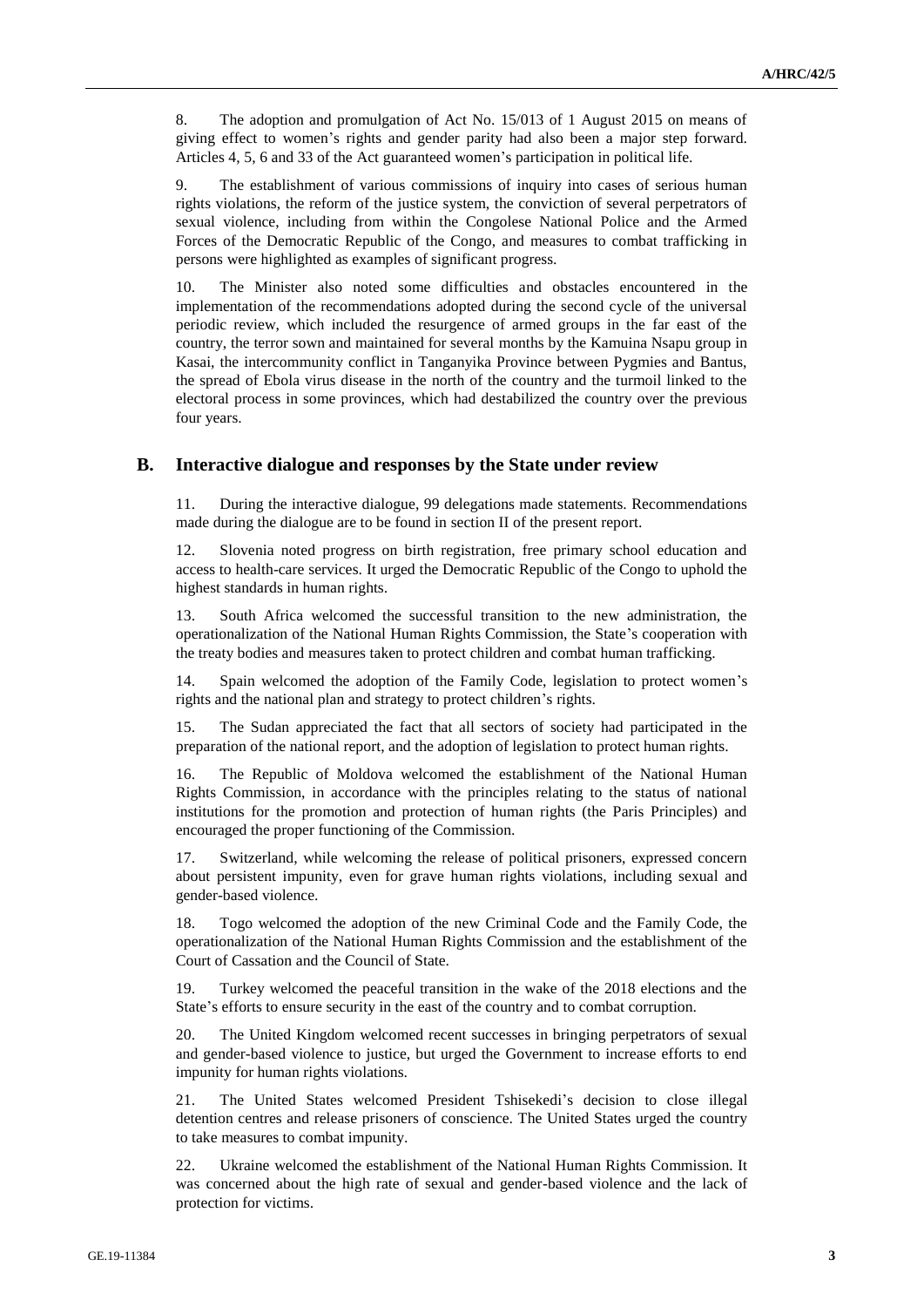23. Uruguay welcomed legislative progress to protect persons from discrimination, including the reform of the Family Code.

24. The Bolivarian Republic of Venezuela welcomed the State's ratification of treaties, cooperation with treaty bodies and measures related to the rights to work, water and education.

25. Yemen noted the National Strategic Development Plan 2017–2050 and the strategies for judicial reform, protection of persons with disabilities and to end child marriage.

26. Zambia welcomed the legislative measures that had been taken, but remained concerned about the exploitation of children in the mining sector, corporal punishment and the use of violence against opposition supporters.

27. Zimbabwe welcomed legislative measures to promote the rights of vulnerable groups. It noted the programmes to provide clean water and to promote youth employment.

28. Afghanistan welcomed the enhancement of the legal framework, including the ratification of treaties and steps to harmonize domestic legislation with international human rights standards.

29. Albania welcomed measures to strengthen the judiciary. It encouraged the Government to adopt a moratorium on the death penalty and to pursue its efforts to eliminate sexual violence against children.

30. Algeria welcomed legislative reforms related to the right to work, social security and women's rights, including the Family Code and measures related to women's and children's right to health.

31. Angola congratulated the Government for the success of the recent elections and expressed the hope that the country would advance through peace, reconciliation and the realization of human rights.

32. Argentina welcomed the endorsement by the Democratic Republic of the Congo of the Safe Schools Declaration.

33. Australia welcomed the 2018 national elections. It remained concerned about the rights of women and girls, child labour and illicit weapons flows.

34. Austria was concerned about violations of civil and political rights and fundamental freedoms in the Democratic Republic of the Congo.

35. Azerbaijan welcomed the State's ratification of the Convention on the Rights of Persons with Disabilities and its Optional Protocol.

36. Belgium made recommendations.

37. Benin noted legislative and institutional reforms, including improvements in the status of women, the administration of justice and social security.

38. Bhutan commended the enactment of legislation, particularly on improving the judicial system, and the appointment of members to the National Human Rights Commission.

39. The Plurinational State of Bolivia welcomed developments concerning the promotion and protection of human rights in the context of the reconciliation process.

40. Botswana noted the request for international cooperation assistance on peace, security and institutional and human capacity-building in the field of human rights.

41. Brazil encouraged the Democratic Republic of the Congo to increase its efforts to ensure the demobilization of its children and their social reintegration.

42. Bulgaria noted the adoption of the National Action Plan to End Child Marriage and the Sectoral Strategy for Education and Training.

43. Burkina Faso applauded the adoption in 2015 of a law on means of implementing women's rights and gender parity.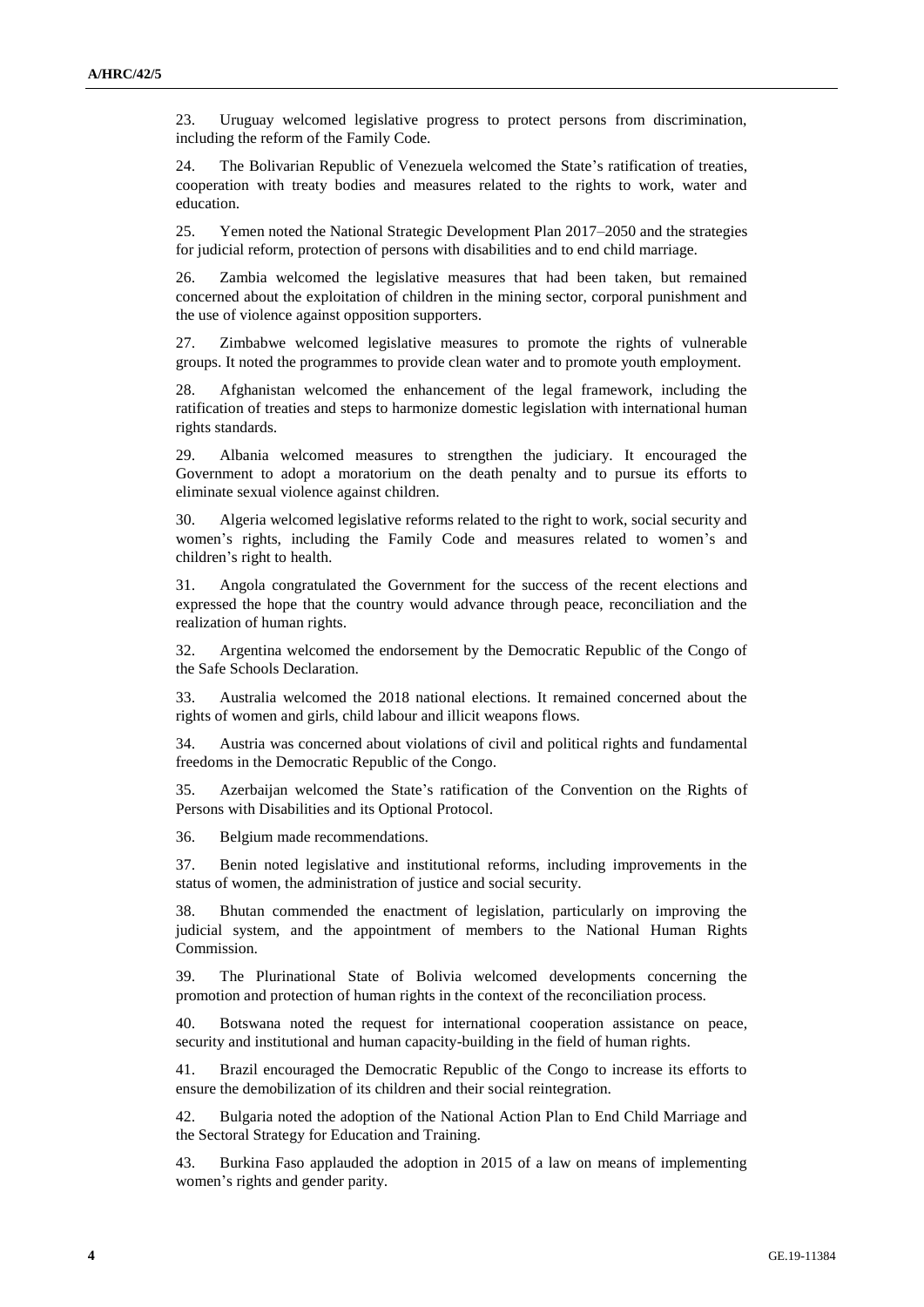44. Burundi welcomed the adoption and implementation of the National Policy on Justice Sector Reform 2018–2020 to improve the administration of justice.

45. Cabo Verde was concerned about the persistence of conflict in the State, which resulted in violence and human rights violations, including sexual violence against women and children.

46. Canada was encouraged by progress following the presidential pardon granted to several hundred prisoners who had been arbitrarily detained.

47. Chad commended the significant progress achieved as part of the institutional and normative reform in the area of human rights.

48. Chile was concerned about the continuation of tribal violence which, through armed clashes between neighbouring villages, had led to the loss of hundreds of lives and to population displacement.

49. China commended the adoption of the National Strategic Development Plan 2017– 2050 and the efforts to eradicate poverty, increase employment, improve social security, combat gender-based violence and protect vulnerable groups.

50. The Congo noted with satisfaction the participatory approach adopted during the preparation of the national report and the progress made in the implementation of free primary education.

51. Costa Rica took note of the progress achieved, especially during the elections in December 2018, which had led to the peaceful transfer of power on 24 January 2019.

52. Replying to the questions from States, including one about child soldiers, the Minister for Human Rights said that, on 4 October 2012, the Democratic Republic of the Congo had signed a plan to combat the recruitment and use of children in times of war and peace, and other grave violations of children's rights by its armed forces and security services, with a view to ending the recruitment of children by armed forces and groups. The results had not been long in coming: in October 2017, the Armed Forces of the Democratic Republic of the Congo had been removed from the United Nations blacklist for the recruitment of children. The recruitment of child soldiers in the country therefore remained the preserve of armed groups, but the Congolese Government was pursuing its efforts by continuing to push for the demobilization of children, including in armed groups. In 2017, for example, 1,031 children had been demobilized and separated from armed groups thanks to the combined efforts of the United Nations Organization Stabilization Mission in the Democratic Republic of the Congo and the Armed Forces of the Democratic Republic of the Congo. The children had been reintegrated into their respective families.

53. With regard to the fight against sexual violence, the Congolese military justice system had prosecuted police and military officers, including many officers who had committed sexual violence, war crimes or crimes against humanity. To date, nearly 4,000 officers of the Congolese National Police and the Armed Forces of the Democratic Republic of the Congo had been convicted of those serious offences. Some influential political actors, including elected officials, had also been convicted of the same acts. Zero tolerance was therefore being shown in the fight against sexual violence in the Democratic Republic of the Congo. However, with the resurgence of armed groups in the country a few months previously, sexual violence had been used as a weapon of war. Following the elections of 30 December 2018 and the inauguration of the new President of the Republic, Félix-Antoine Tshisekedi, several armed groups had nevertheless decided to lay down their arms, which would undoubtedly have an impact on reducing sexual violence in the Democratic Republic of the Congo.

54. Concerning the protection of human rights defenders and journalists, the Protection Cell for Human Rights Defenders had been established. The Cell was responsible for ensuring their protection and listening to the problems they encountered in the conduct of their activities. If a human rights defender was arrested, the Cell was responsible not only for reporting the situation but also for communicating with all the relevant authorities so that the person concerned could be released. Those structures were not yet operational, owing to the particularly difficult situation in the Democratic Republic of the Congo.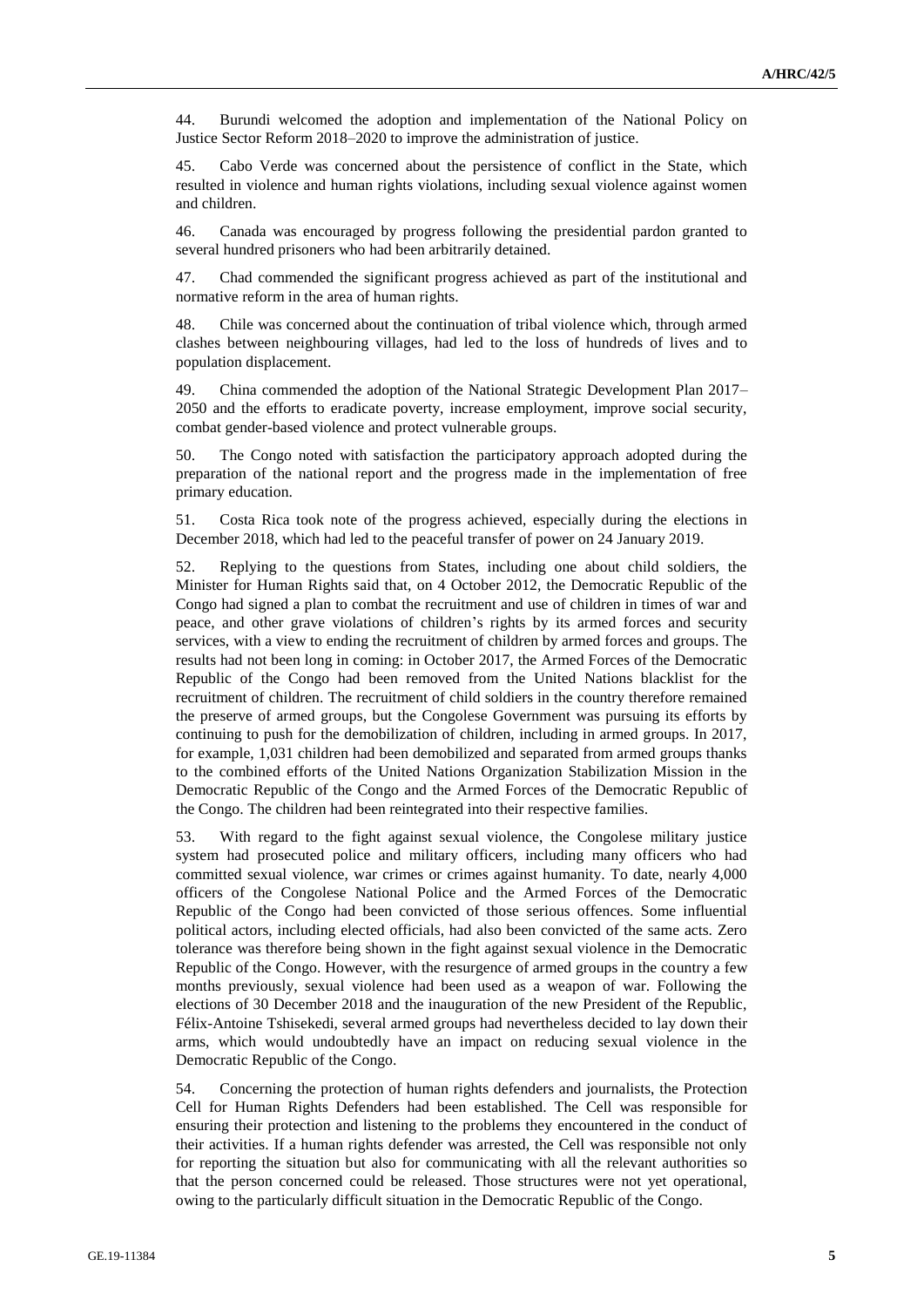55. The bill on the protection of human rights defenders had been passed in its original form in the Senate and was being discussed by the National Assembly. It would be passed and promulgated during the current legislature, as the President of the Republic had promised that he would do everything possible to protect human rights defenders and ensure effective freedom of the press in the country. On 3 May 2019, the day dedicated to press freedom worldwide, the President had stressed that journalists would no longer be arrested for press offences; the bill on the decriminalization of press offences would therefore be submitted to Parliament.

56. With regard to the fight against impunity, the prosecution and conviction of officers of the Congolese National Police and the Armed Forces of the Democratic Republic of the Congo for serious human rights violations was a step forward, even though several perpetrators of such violations were still at large. The three laws implementing the Rome Statute also reflected the will of the Congolese authorities to punish the perpetrators of crimes against humanity.

57. The establishment by the Congolese Government of various commissions of inquiry over the previous two years to shed light on cases of serious human rights violations and identify those responsible was also part of efforts to combat impunity. The outcome of the investigations launched by the Government could be used by the Congolese judiciary to prosecute persons suspected of serious human rights violations.

58. The Ambassador and Permanent Representative of the Democratic Republic of the Congo to the United Nations Office at Geneva noted that the Congolese Government had already carried out a number of reforms, such as the division of the Supreme Court into three judicial bodies, namely the Constitutional Court, the Court of Cassation and the Council of State. The establishment of new courts of appeal in the new provinces, the holding of the forum on justice in 2015, which had led to the adoption of a national policy on judicial reform for the period 2017–2026, and the establishment of the National Judicial Training Institute had been important steps towards strengthening the capacity of the judicial system.

59. Côte d'Ivoire welcomed the 2018 update of the national action plan for the implementation of Security Council resolution 1325 (2000) on women and peace and security.

60. Czechia welcomed the organization of the December 2018 general elections and the subsequent peaceful transition of power.

61. The Democratic People's Republic of Korea commended the Democratic Republic of the Congo for its efforts to promote and protect human rights.

62. Denmark welcomed the adoption by the armed forces and the Congolese National Police of an action plan to combat sexual violence.

63. Djibouti commended the strengthening of the normative and institutional framework aimed at improving democracy and the rule of law.

64. Egypt commended the success of the 2018 elections and the efforts to strengthen the human rights legislative and institutional framework, including the establishment of the National Human Rights Commission.

65. Equatorial Guinea commended efforts at national reconciliation and measures taken for the promotion and protection of the rights of the child.

66. Eritrea noted the efforts made to overcome the recent challenges posed by the Ebola virus, which had dire consequences for public health.

67. Estonia noted the incorporation of the Rome Statute into national legislation and steps taken to improve legal protection of the rights of women and girls.

68. Ethiopia commended the Democratic Republic of the Congo for the efforts made to enact human rights-related laws and the adoption of the National Strategic Development Plan.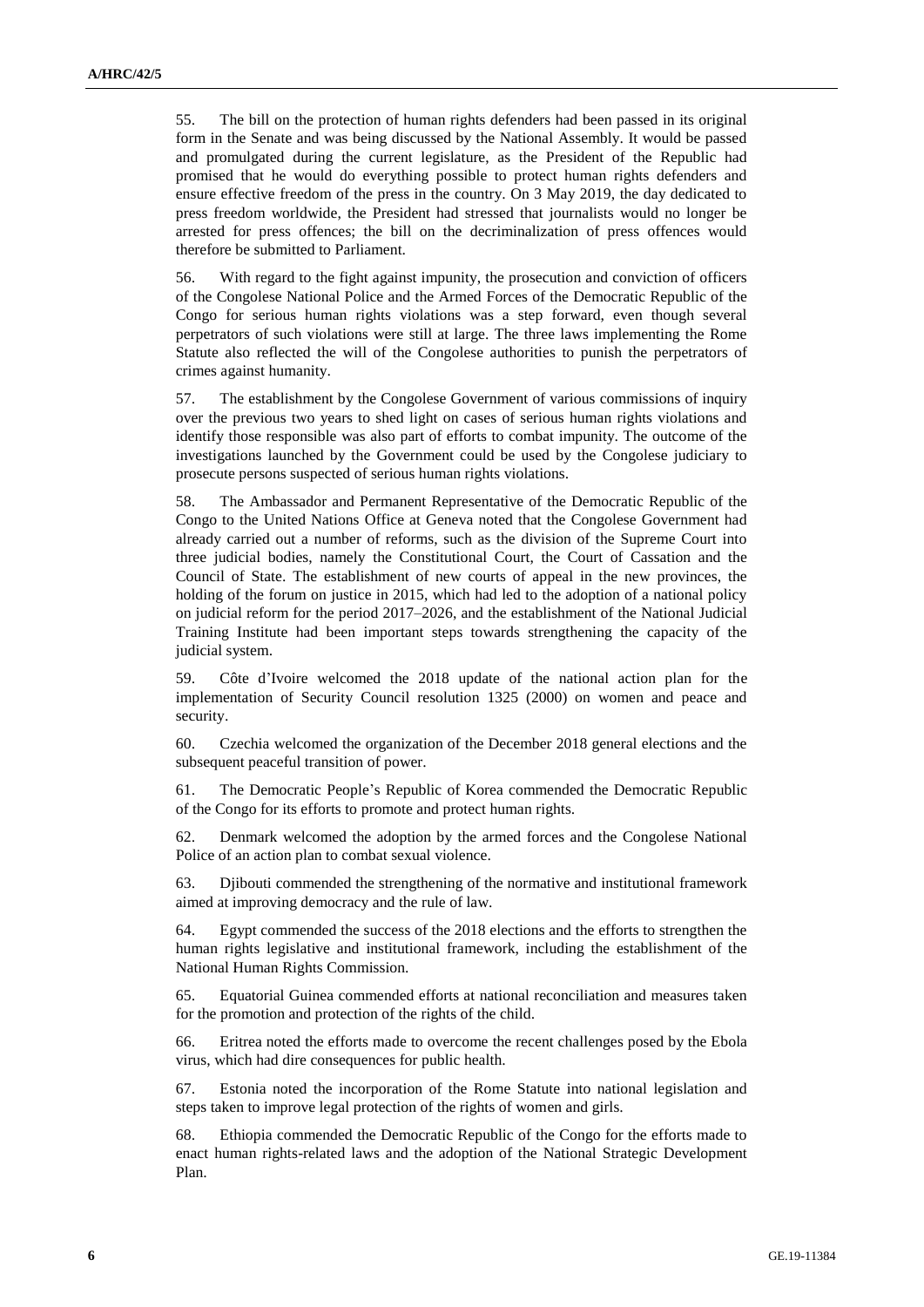69. Fiji commended the Democratic Republic of the Congo for incorporating activities related to climate change and gender resilience into its National Agricultural Investment Programme.

70. France welcomed the measures taken by President Tshisekedi, in particular the release of political prisoners and the commitment to combat impunity.

71. Gabon commended the Democratic Republic of the Congo for measures taken to ensure the promotion and protection of human rights and to combat poverty and insecurity.

72. Georgia welcomed the efforts made to combat the recruitment of child soldiers and commended the appointment of the President's representative on combating sexual violence.

73. Liechtenstein welcomed the delegation and made recommendations.

74. Ghana noted with satisfaction the various bills discussed in the parliament, including on protection for and responsibilities of human rights defenders and on access to information.

75. Haiti recognized the efforts of the Democratic Republic of the Congo to improve the living standards of the population, despite the challenges it was facing.

76. Honduras praised the progress achieved since the previous review and the voluntary commitments the Democratic Republic of the Congo had made.

77. Iceland urged the new Government to strengthen existing human rights mechanisms, address impunity and take measures to prevent the recurrence of violence.

78. India noted the establishment of the National Human Rights Commission, the adoption of the National Strategic Development Plan and socioeconomic initiatives.

79. Indonesia welcomed the operationalization of the National Human Rights Commission and the involvement of numerous stakeholders in the review process.

80. Iraq welcomed the elections held in December 2018 and the efforts to promote the rights of persons with disabilities.

81. Ireland remained deeply concerned about reports of the human rights violations committed before, during and after the elections of December 2018.

82. Italy welcomed the ratification of the Convention on the Rights of Persons with Disabilities and its Optional Protocol.

83. Kenya congratulated the Democratic Republic of the Congo on the peaceful transfer of power and noted its ratification of several human rights instruments.

84. The Lao People's Democratic Republic welcomed the social protection strategy and various programmes to improve children's right to education and social rights.

85. Latvia noted the measures taken to improve human rights. It regretted the lack of cooperation with the special procedure mandate holders.

86. Lebanon commended the prohibition of the recruitment of children in the armed and security forces. It supported efforts to end sexual abuse of children, especially by ensuring that perpetrators were held accountable and providing support for victims.

87. Lesotho commended progress in the protection of children's rights to health and education. It noted the training on and dissemination of the Convention on the Rights of the Child and the Child Protection Act and measures to increase immunization rates.

88. Libya welcomed institutional and legislative measures, including the presidential and legislative elections, and the efforts to implement women's rights and gender equality and to protect the rights of the child.

89. Germany commended the release of political prisoners. It was concerned about human rights violations during the elections, including with regard to freedom of assembly, freedom of speech, arbitrary arrests and killings.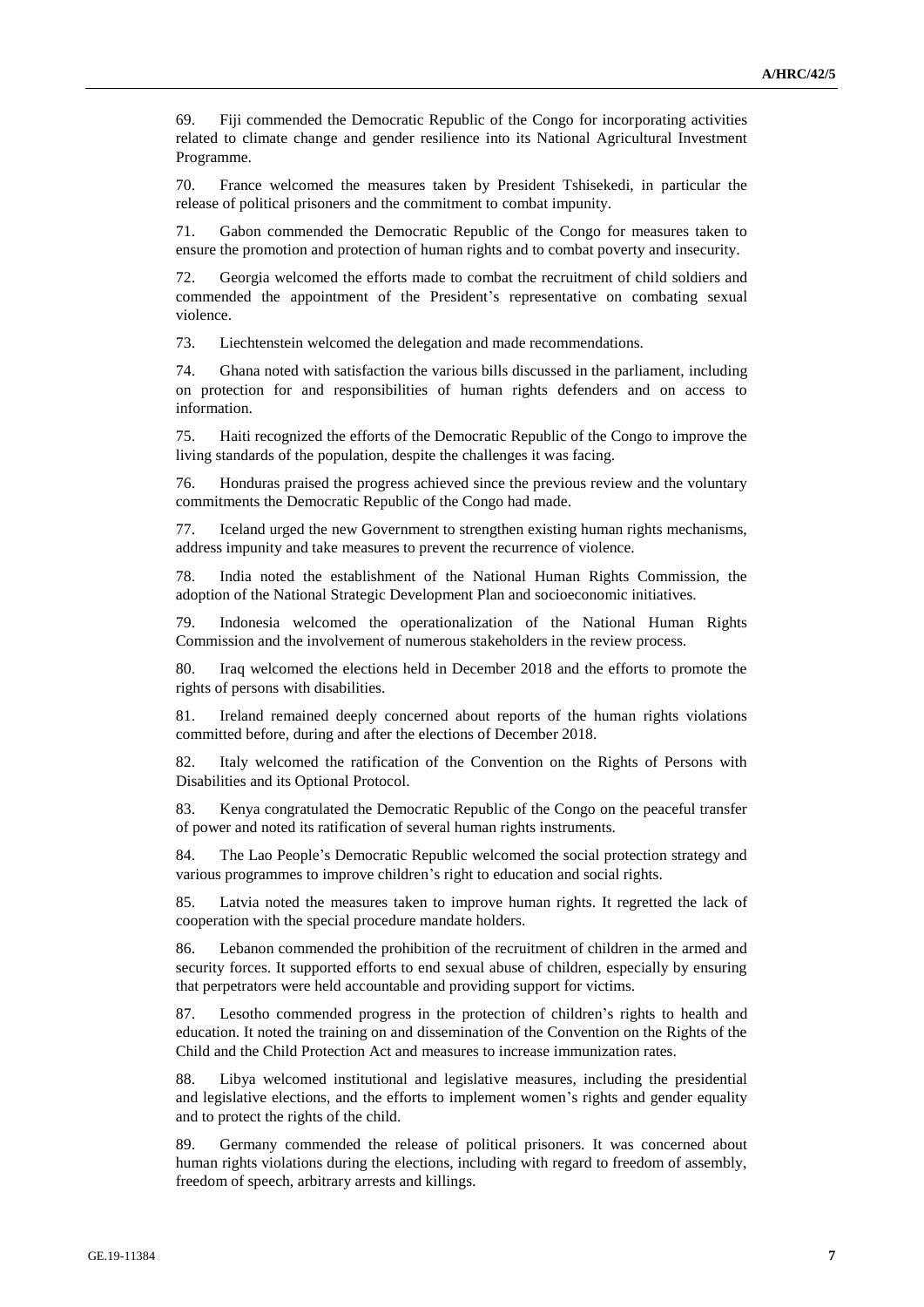90. Luxembourg welcomed the positive developments achieved by the Democratic Republic of the Congo, including the incorporation of the Rome Statute into national law.

91. Madagascar noted with satisfaction the steps taken to protect human rights, including the adoption of the action plan to combat sexual violence.

92. Maldives congratulated the Government for the first peaceful democratic transfer of power since the country's independence. It welcomed efforts to rebuild a democratic nation that respected the rights of its people.

93. Mali appreciated the efforts of the Democratic Republic of the Congo to strengthen the normative and institutional framework, particularly on women's rights, gender equality and children's rights.

94. Malta noted the Government's efforts to improve human rights and commended its decision to prioritize child protection by ratifying several international instruments.

95. Mauritania welcomed the progress made, particularly with regard to the rights of persons with disabilities. It encouraged the Democratic Republic of the Congo to continue its efforts to ensure the full enjoyment of all human rights and fundamental freedoms.

96. Mauritius welcomed the National Strategic Development Plan, the creation of 290,000 jobs for young people and the raise in the minimum wage.

97. Mexico recognized the importance of the adoption of the law on the implementation of women's rights and gender parity, and the creation of an interministerial commission on child labour in mines.

98. Montenegro welcomed the Government's willingness to provide protection to human rights defenders. It was concerned about violence throughout the country and the fact that the death penalty had not yet been abolished.

99. Morocco welcomed the operationalization of the National Human Rights Commission and the Commission's efforts to promote awareness of human rights.

100. Mozambique welcomed the ratification of the Convention on the Rights of Persons with Disabilities and its Optional Protocol.

101. Myanmar noted that the national report reflected several tangible steps taken by the Government, particularly with regard to the legal and institutional frameworks.

102. Namibia thanked the Democratic Republic of the Congo for having accepted all of the recommendations made during the second review cycle.

The Netherlands welcomed recent steps to enlarge the democratic space, as demonstrated, inter alia, by the release of political prisoners.

104. Nigeria commended efforts to promote national reconciliation and the adoption and implementation of the National Strategic Development Plan.

105. Norway noted efforts to protect human rights defenders, but remained concerned about their situation, including those working on environmental issues.

106. The Philippines acknowledged the efforts behind the country's removal from the list of countries identified as using children in armed conflict.

107. Poland praised the peaceful conduct of the recent general elections, which should reinvigorate efforts to uphold human rights.

108. Portugal welcomed the ratification since the previous review of the Convention on the Rights of Persons with Disabilities and its Optional Protocol.

109. The Republic of Korea welcomed the efforts for reconciliation and to guarantee respect for the human rights of all.

110. Sweden welcomed legislative and other measures taken to fight impunity and address cases of war crimes, but remained concerned at a number of human rights violations in the country.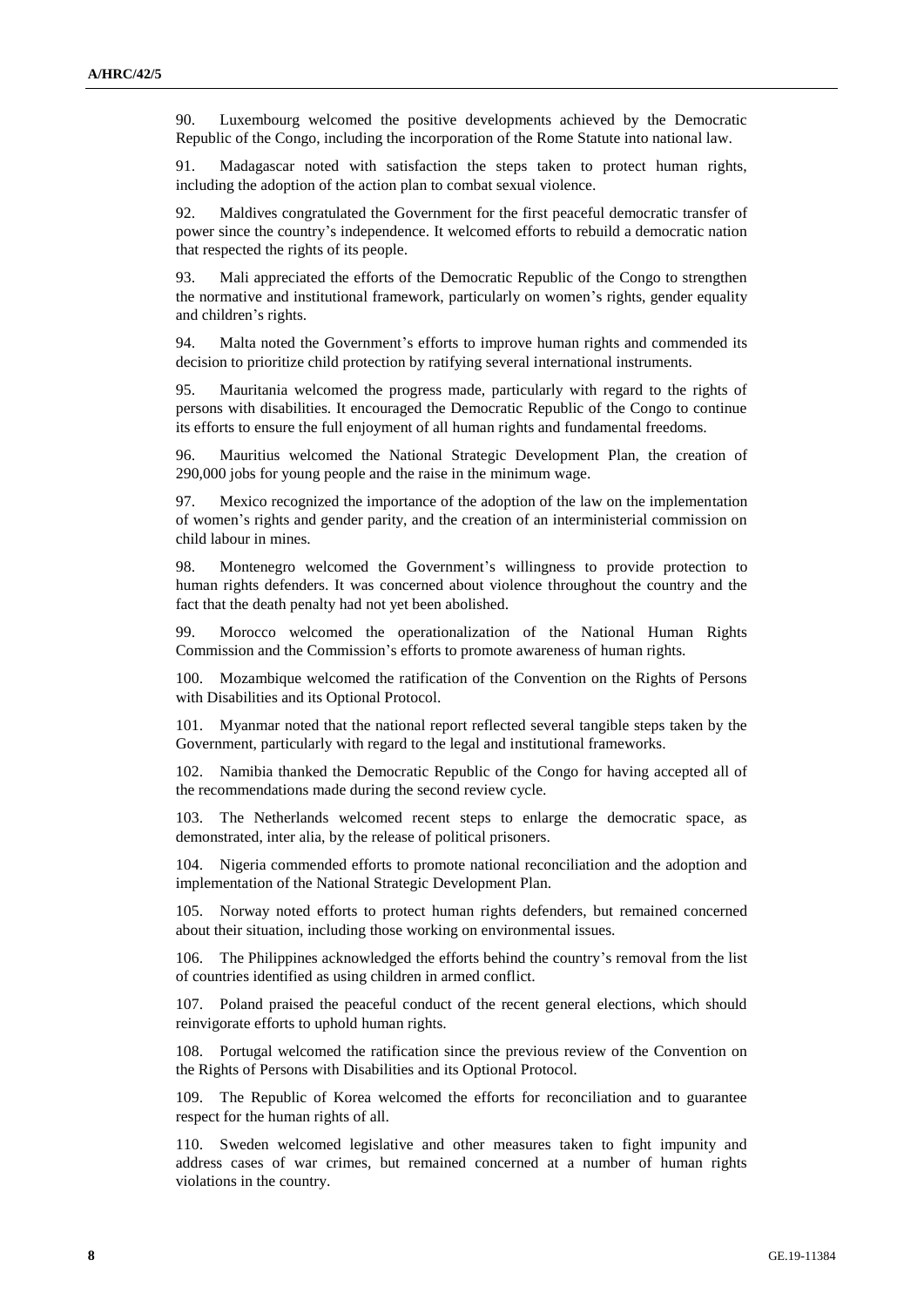111. The Russian Federation noted progress made in protecting human rights, as reflected by the decrease in documented human rights violations.

112. Rwanda hailed the adoption of important legislation to address sexual and genderbased violence and welcomed recent positive political developments.

113. Senegal congratulated the Government on the successful holding of presidential elections, which had made possible a peaceful transfer of power.

114. Serbia welcomed activities by the National Human Rights Commission to promote and protect human rights, including human rights education, training and awareness-raising.

115. Tunisia hoped that the result of the elections would be an opportunity to consolidate security and stability in the country. It welcomed legislative measures to promote women's rights.

116. Uganda welcomed the operationalization of the National Human Rights Commission, the increase in the minimum wage and efforts to promote women's rights.

Sierra Leone commended the Democratic Republic of the Congo for the measures taken to build an institutional framework for the protection of human rights, in particular regarding the judiciary.

118. The Minister for Human Rights concluded by stressing that the Democratic Republic of the Congo had taken note of the remarks made by States and considered it a privilege to be a member of the Human Rights Council. The country had made a commitment to behave in an exemplary manner.

## **II. Conclusions and/or recommendations**

119. **The following recommendations will be examined by the Democratic Republic of the Congo, which will provide responses in due time, but no later than the fortysecond session of the Human Rights Council:**

119.1 **Continue the practice of becoming a party to the international human rights instruments (Azerbaijan);**

119.2 **Consider acceding to the Voluntary Principles on Security and Human Rights (Switzerland);**

119.3 **Ratify the two outstanding major human rights treaties to which it is not yet a party (Lesotho);**

119.4 **Ratify the remaining three main human rights instruments (Mozambique);**

119.5 **Consider ratifying the Convention relating to the Status of Stateless Persons and the Convention on the Reduction of Statelessness (Côte d'Ivoire);**

119.6 **Ratify the Second Optional Protocol to the International Covenant on Civil and Political Rights, aiming at the abolition of the death penalty, and the International Convention for the Protection of All Persons from Enforced Disappearance (Ukraine);**

119.7 **Ratify the Second Optional Protocol to the International Covenant on Civil and Political Rights, aiming at the abolition of the death penalty, and abolish the death penalty in domestic legislation (Uruguay);**

119.8 **Ratify the Second Optional Protocol to the International Covenant on Civil and Political Rights, aiming at the abolition of the death penalty (Albania);**

119.9 **Ratify the Second Optional Protocol to the International Covenant on Civil and Political Rights, aiming at the abolition of the death penalty (Austria);**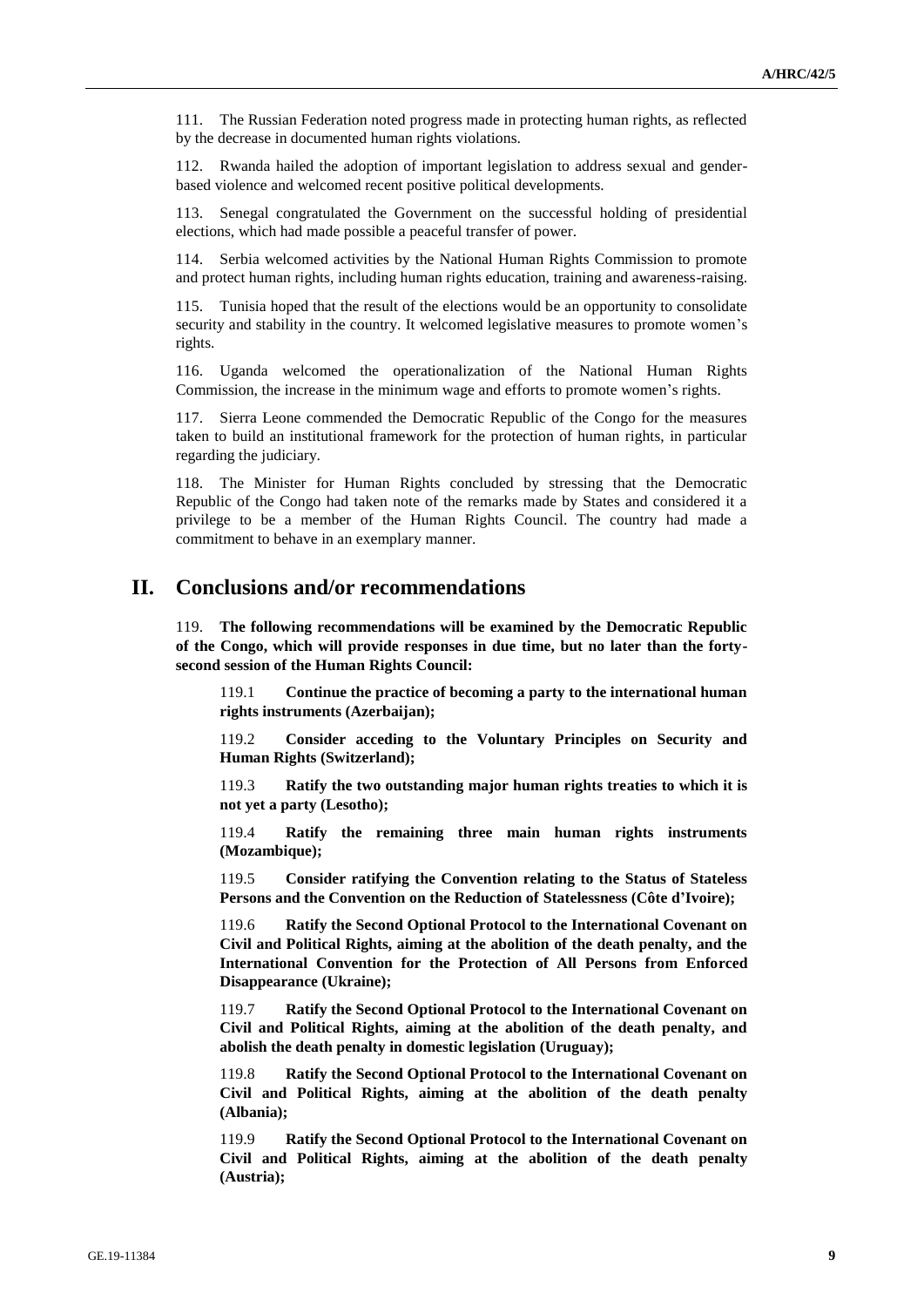119.10 **Ratify the Second Optional Protocol to the International Covenant on Civil and Political Rights, aiming at the abolition of the death penalty, the Optional Protocol to the Convention on the Rights of the Child on a communications procedure and the Optional Protocol to the Convention on the Elimination of All Forms of Discrimination against Women (Spain);**

119.11 **Commute the sentences of individuals currently on death row, consider initiating a political and legislative process aimed at the abolition of the death penalty and subsequently ratify the Second Optional Protocol to the International Covenant on Civil and Political Rights, aiming at the abolition of the death penalty (Republic of Moldova);**

119.12 **Abolish the death penalty and ratify the Second Optional Protocol to the International Covenant on Civil and Political Rights, aiming at the abolition of the death penalty (France) (Germany) (Rwanda);**

119.13 **Consider accession to the Second Optional Protocol to the International Covenant on Civil and Political Rights, aiming at the abolition of the death penalty (Georgia);**

119.14 **Consider accession to the Second Optional Protocol to the International Covenant on Civil and Political Rights, aiming at the abolition of the death penalty, and establish a moratorium on the death penalty (Italy);**

119.15 **Ratify the Second Optional Protocol to the International Covenant on Civil and Political Rights, aiming at the abolition of the death penalty (Togo);**

119.16 **Ratify the Second Optional Protocol to the International Covenant on Civil and Political Rights, aiming at the abolition of the death penalty, and abolish the death penalty (Portugal);**

119.17 **Speed up the process of ratification of the Optional Protocol to the Convention against Torture and Other Cruel, Inhuman or Degrading Treatment or Punishment (Afghanistan);**

119.18 **Ratify the Optional Protocol to the Convention on the Rights of the Child on the involvement of children in armed conflict (Portugal);**

119.19 **Take the necessary measures to ratify the International Convention for the Protection of All Persons from Enforced Disappearance (Argentina);**

119.20 **Accede to the International Convention for the Protection of All Persons from Enforced Disappearance (Iraq);**

119.21 **Ratify the International Convention for the Protection of All Persons from Enforced Disappearance (Togo);**

119.22 **Take action to prevent extrajudicial executions and ratify the International Convention for the Protection of All Persons from Enforced Disappearance (Portugal);**

119.23 **Ratify and implement the Protocol of 2014 to the Forced Labour Convention, 1930 (No. 29) of the International Labour Organization (United Kingdom of Great Britain and Northern Ireland);**

119.24 **Consider ratifying the African Union Convention for the Protection and Assistance of Internally Displaced Persons in Africa and ensure that Congolese domestic law takes into consideration the obligations set out in that Convention (Senegal);**

119.25 **Ratify and domesticate the African Union Convention for the Protection and Assistance of Internally Displaced Persons in Africa (Kampala Convention) (Uganda);**

119.26 **Bring to a successful conclusion the ratification process of the African Union Convention for the Protection and Assistance of Internally Displaced Persons in Africa, and ensure that its provisions are reflected in national**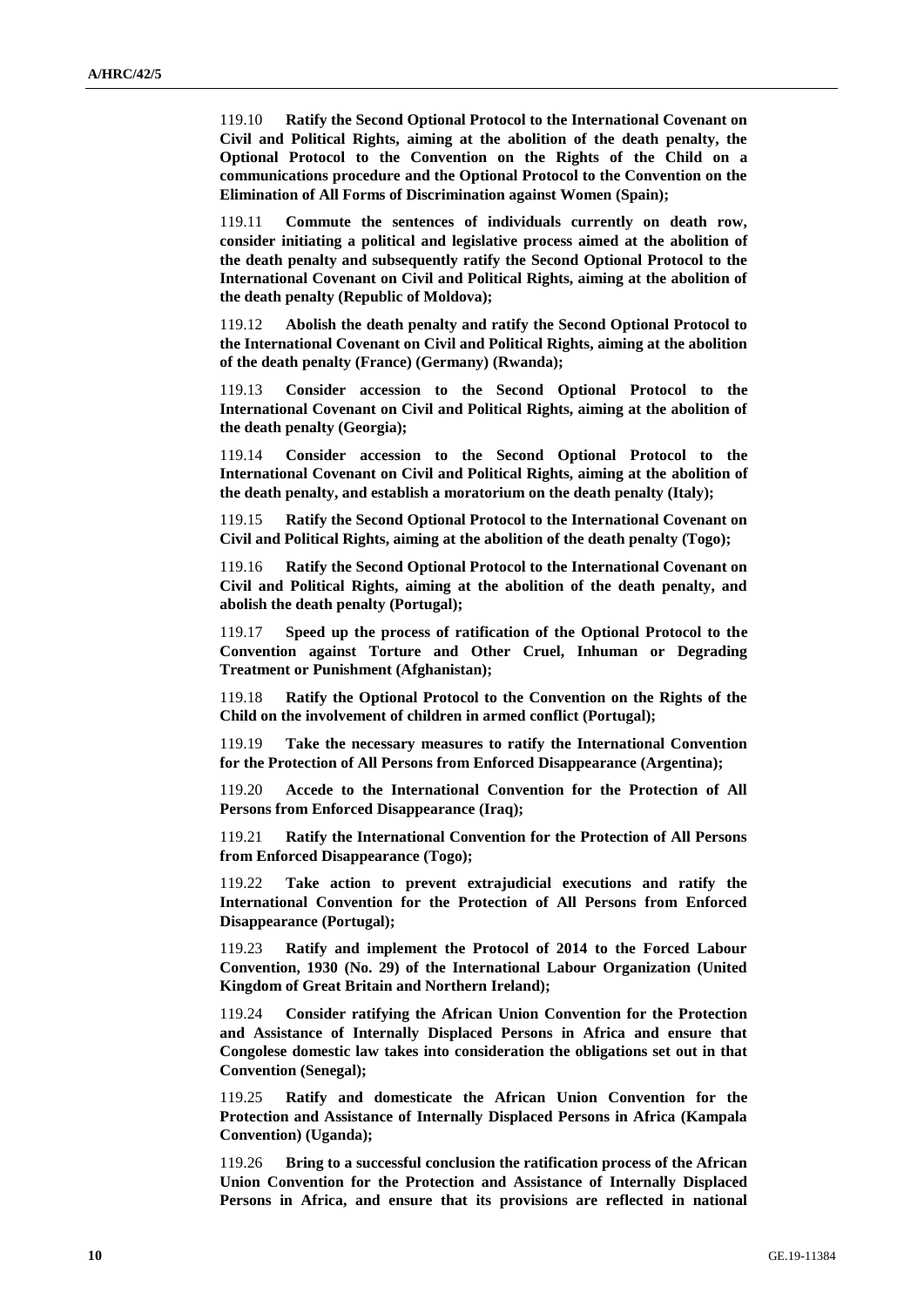**legislation by promulgating or amending the relevant laws on the protection and assistance of displaced persons (Chad);**

119.27 **Increase national unity to promote the international human rights institutions (Sudan);**

119.28 **Fulfil its reporting obligations under the Optional Protocols to the Convention on the Rights of the Child on the involvement of children in armed conflict and on the sale of children, child prostitution and child pornography (Afghanistan);**

119.29 **Issue a standing invitation to all United Nations special procedures (Ukraine);**

119.30 **Cooperate with the special procedures of the Human Rights Council by responding positively to the pending visit requests by the special procedure mandate holders (Latvia);**

119.31 **Consider the extension of a standing invitation to all special procedure mandate holders of the Human Rights Council (Latvia);**

119.32 **Fully cooperate with the United Nations human rights mechanisms, including the expert team supporting the investigation of the murder of the United Nations investigators in the Kasai region in 2017 (Czechia);**

119.33 **Continue to cooperate with the International Criminal Court in its investigations into alleged war crimes and crimes against humanity committed in the Democratic Republic of the Congo since 2002 (Liechtenstein) (Luxembourg);**

119.34 **Continue collaboration with the United Nations system and international partners in consolidating peace, stability and** development **in the Democratic Republic of the Congo (Maldives);**

119.35 **Continue to work with both local and international players in bringing lasting peace to that war-torn country (Sierra Leone);**

119.36 **Expedite parliamentary approval of draft legislation for the promotion and protection of human rights (South Africa);**

119.37 **Continue developing its national legislation constantly in line with international standards (Azerbaijan);**

119.38 **Implement a measurable, time-bound national action plan for assistance to the victims of anti-personnel mines that guarantees** them **equal rights and meets their needs in terms of disability, health, social assistance, education, employment, development and poverty reduction (Argentina);**

119.39 **Continue institutional reforms and capacity**-**building, particularly in promoting gender equality and the status of women and children (Bhutan);**

119.40 **Accelerate the signing of the decree to operationalize the national council for children and guarantee unconditional free access for children to health and education (Liechtenstein);**

119.41 **Strengthen the national institutions and mechanisms responsible for coordinating and following up on the implementation of the recommendations of previous universal periodic reviews and other United Nations human rights mechanisms (Kenya);**

119.42 **Ensure the effective implementation of Law No. 09/001 of 10 January 2009 on the protection of children, with a view to establishing the National Council for Children as soon as possible (Malta);**

119.43 **Keep mobilizing resources and seek the necessary national support to enhance its capacity to promote and protect human rights (Nigeria);**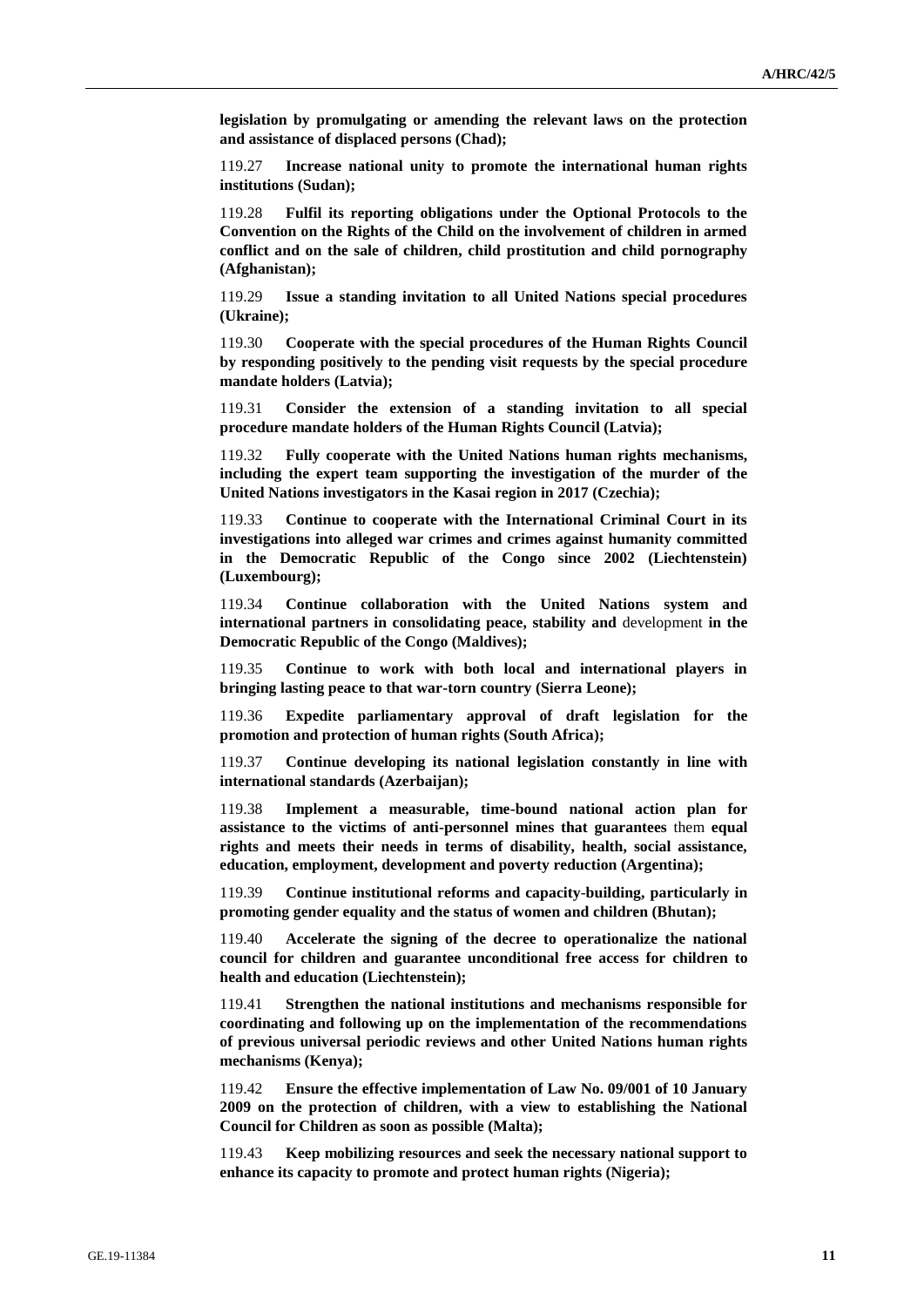119.44 **Continue its efforts to improve access to basic social needs and continue institutional reforms in the areas of public administration, the army and the police, and the judicial system for the promotion of human rights (Yemen);**

119.45 **Provide adequate annual financial assistance to the Fatherhood Programme, called "Baba Bora" in the Democratic Republic of the Congo and other similar programmes in the country in order to change the mentality on masculinity and promote gender equality, with the view to expanding such programmes throughout the whole country (Haiti);**

119.46 **Continue developing and implementing programmes and projects to improve youth employment (Philippines);**

119.47 **Establish a national preventive mechanism in line with the Optional Protocol to the Convention against Torture and Other Cruel, Inhuman or Degrading Treatment or Punishment (Ukraine);**

119.48 **Take effective action to prevent acts of torture committed by the security forces and establish a national mechanism for the prevention of torture (Spain);**

119.49 **Fulfil its obligations under the Optional Protocol to the Convention againstTorture and immediately establish an independent national mechanism for the prevention of torture with a mandate to visit all places of detention (Czechia);**

119.50 **Put in place a national mechanism for the prevention of torture in line with the Optional Protocol to the Convention against Torture and Other Cruel, Inhuman or Degrading Treatment or Punishment (Switzerland);**

119.51 **Put in place as soon as possible the national preventive mechanism following the ratification of the Optional Protocol to the Convention against Torture (Mauritius);**

119.52 **Set up a national preventive mechanism against torture (Montenegro);**

119.53 **Designate or establish an independent national mechanism for the prevention of torture (Sierra Leone);**

119.54 **Strengthen support for the National Human Rights Commission in accordance with its needs (South Africa);**

119.55 **Establish a national and independent mechanism for the prevention of torture and cooperate with the United Nations Joint Human Rights Office in the country (Costa Rica);**

119.56 **Strengthen measures to operationalize the National Human Rights Commission (Côte d'Ivoire);**

119.57 **Strengthen the resources of the National Human Rights Commission and ensure its independence (France);**

119.58 **Ensure that the National Human Rights Commission is sufficiently resourced (Namibia);**

119.59 **Consider ways to reinforce the National Human Rights Commission in line with the Paris Principles (Tunisia);**

119.60 **Continue implementation of the National Strategic Development Plan to promote the social and economic rights of the people (Myanmar);**

119.61 **Implement the new national action plan on women and peace and security (for the years 2018 to 2022) (Norway);**

119.62 **Expedite the finalization of the action plan to combat trafficking in persons and provide for its immediate implementation (Philippines);**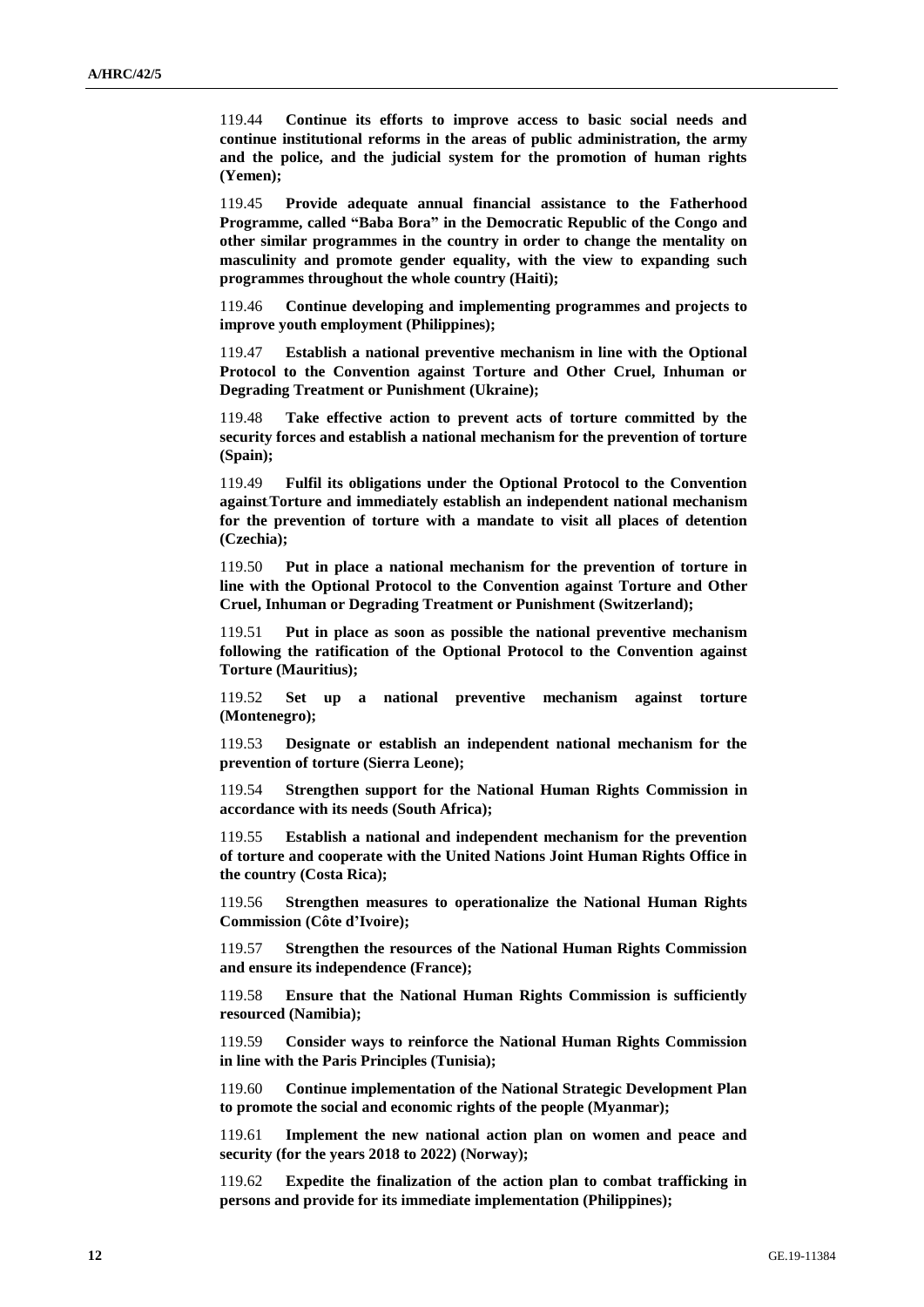119.63 **Continue efforts to raise awareness and provide education and training on human rights (Libya);**

119.64 **Strengthen awareness-raising, education and training on human rights (Mauritania);**

119.65 **Fully implement the national action plan to end child marriage by promoting nationwide awareness-raising campaigns aimed at preventing child pregnancy (Democratic People's Republic of Korea);**

119.66 **Step up efforts to train duty bearers on the Convention on the Rights of the Child (Philippines);**

119.67 **Enhance human rights education and training for government officials, police officers and security forces to prevent human rights violations and disproportionate use of force by State agents (Republic of Korea);**

119.68 **Ensure the implementation of the recommendations of the investigation report on the situation in Kasai to prevent any violations of international humanitarian law and violations of human rights (Austria);**

119.69 **Take every measure possible to find a lasting solution to the humanitarian and human rights challenges that continue to beset the country (Lesotho);**

119.70 **Conduct regular inspections of the Armed Forces of the Democratic Republic of the Congo missions to guarantee that human rights standards and provisions of humanitarian law are met (Germany);**

119.71 **Enhance its efforts to eliminate all negative forces on its territory and where relevant repatriate them to their countries of origin (Rwanda);**

119.72 **Ensure equality of rights by passing legislation that criminalizes discrimination on the grounds of sexual orientation and gender identity and allows access to justice for those affected (Uruguay);**

119.73 **Adopt the necessary measures to prevent and punish all acts of discrimination and violence, in particular against LGBTIQ persons, and persons with albinism, ensuring their protection and due compensation (Argentina);**

119.74 **Revoke articles 175 and 176 of the Criminal Code that discriminate against lesbian, gay, bisexual and transgender persons because of their sexual orientation, gender identity or expression, and reject legislative proposals that criminalize consensual relations between adults of the same sex (Chile);**

119.75 **Combat all forms of violence against persons with albinism and against any child accused of witchcraft, and punish the perpetrators of such acts (Gabon);**

119.76 **Immediately repeal all provisions, including articles 175 and 176 of the Criminal Code, resulting in discrimination based on sexual orientation, gender identity and sex characteristics (Iceland);**

119.77 **Adopt legislative measures to combat discrimination against the pygmy populations, as well as holding prior consultations to obtain their free and informed consent before the adoption of measures that may have consequences for their way of life (Mexico);**

119.78 **Take concrete measures in order to tackle stigma and discrimination against persons affected by leprosy and their family members (Portugal);**

119.79 **Continue to promote sustainable economic and social development and raise people's living standards to lay a solid foundation for its people to enjoy all human rights (China);**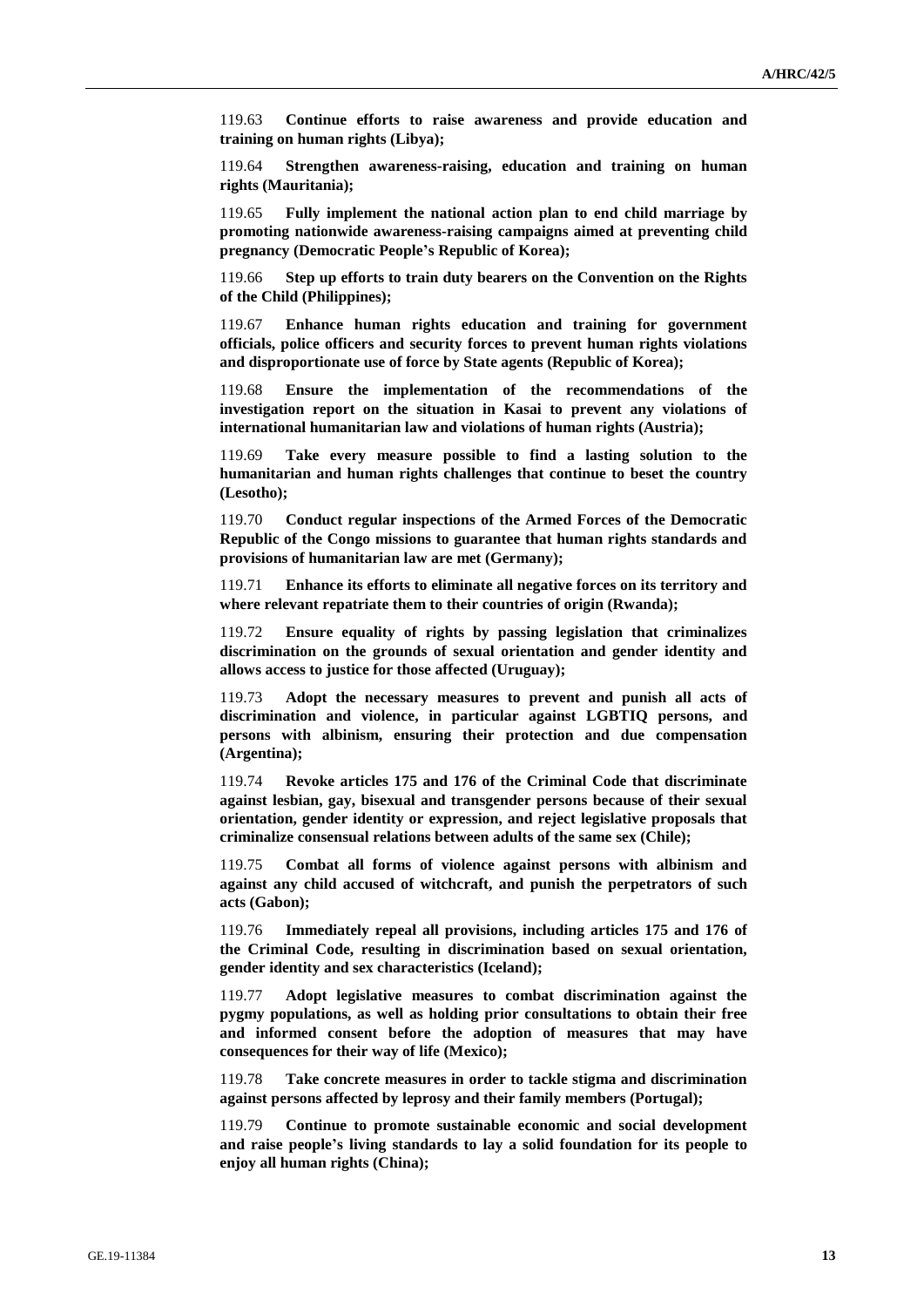119.80 **Strengthen measures on social protection and legal assistance for victims of gender-based violence, as well as towards adolescents forced to enter into marriage (Honduras);**

119.81 **Provide better support and services to the victims of sexual and gender-based violence, especially women and children (Indonesia);**

119.82 **Continue strengthening the legal framework on business and human rights, including by developing and adopting a national action plan to implement the Guiding Principles on Business and Human Rights to stop violations related to the exploitation of natural resources (Kenya);**

119.83 **Ensure the exercise of economic, social and cultural rights and fundamental freedoms, including the right to peaceful protest and freedom of expression (Costa Rica);**

119.84 **Formally abolish the death penalty (Australia);**

119.85 **Take steps towards the abolition of the death penalty (Costa Rica);**

119.86 **Commute the sentences of individuals that are currently on death row and initiate a political and legislative process aimed at the abolition of the death penalty (Liechtenstein);**

119.87 **Impose a moratorium on executions and abolish the death penalty (Iceland);**

119.88 **Continue measures aimed at correcting the situation and the work of the judiciary and the penitentiary system (Russian Federation);**

119.89 **End the use of violence and disproportionate force against opposition supporters, and release those who have been arbitrarily arrested and detained while exercising their right to demonstrate peacefully (Zambia);**

119.90 **Lift media restrictions implemented over the electoral period, and bring to justice those responsible for threats against journalists, the political opposition and human rights defenders (Australia);**

119.91 **Ensure that members of political parties, journalists and human rights defenders can carry out their activities without intimidation, reprisal or harassment (Canada);**

119.92 **Ensure protection of human rights defenders and journalists, with emphasis on freedom of expression and assembly (Czechia);**

119.93 **Fully protect everyone's rights to freedom of expression, assembly and association (Estonia);**

119.94 **Take the legislative measures necessary to ensure that any restrictions on the exercise of freedom of expression comply with the requirements set out in the International Covenant on Civil and Political Rights and ensure their effective implementation (Republic of Moldova);**

119.95 **Adopt two laws on access to information and freedom of the press (France);**

119.96 **Ensure journalists, opposition leaders, human rights defenders and other civil society actors are able to freely exercise their rights to freedom of expression, association and peaceful assembly without fear of harassment, intimidation or reprisals (Ireland);**

119.97 **Step up efforts to guarantee freedom of expression, assembly and association and adopt effective measures to ensure the protection of human rights defenders and journalists (Italy);** 

119.98 **Adopt a clear legal framework on the right to assembly, in order to avoid violations of freedom of expression and peaceful assembly, such as criminalizing peaceful protesters (Germany);**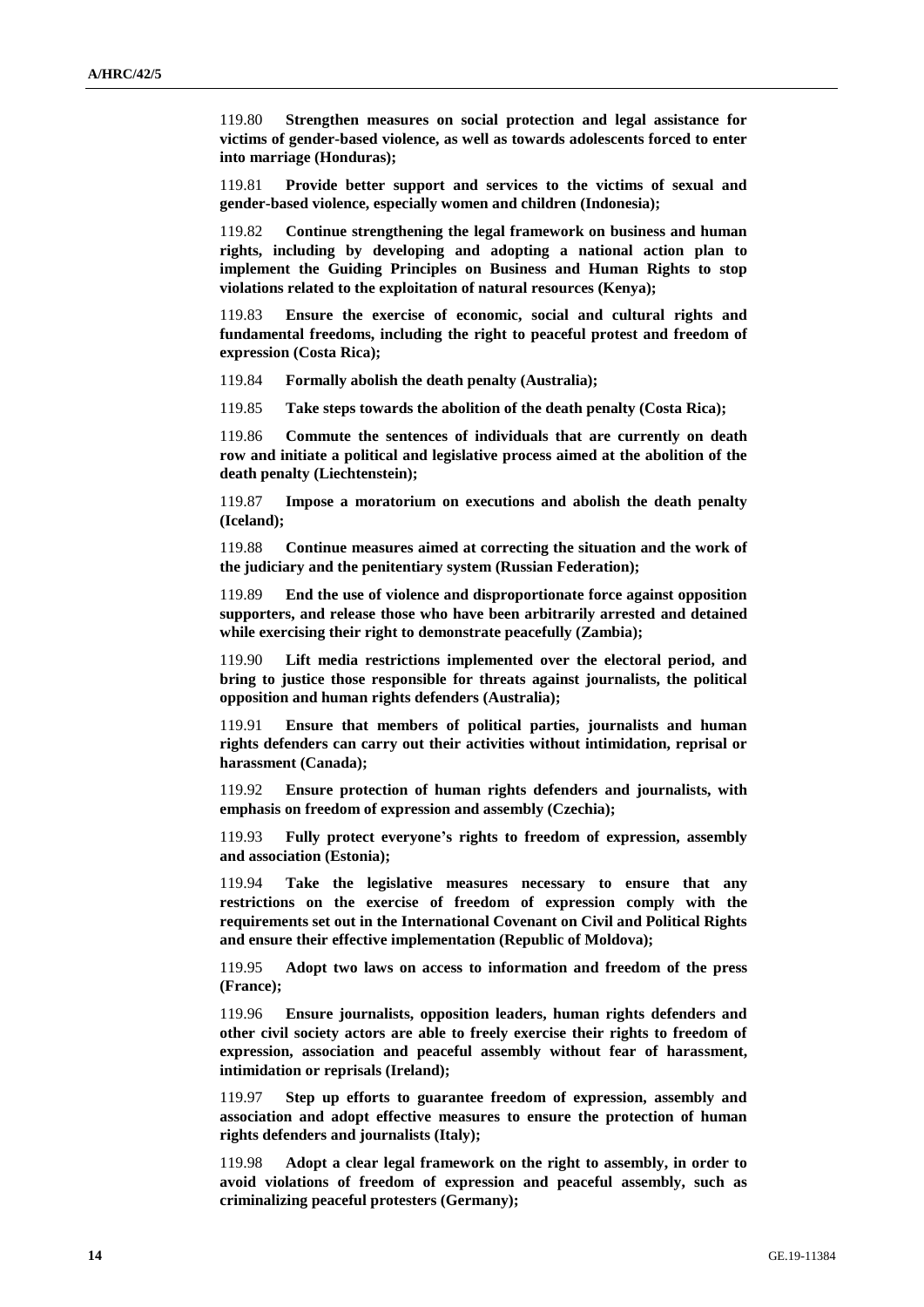119.99 **Ensure that media broadcasters remain free of political pressure, and protect journalists, including by prompt, effective investigations into concerns about their safety (United Kingdom of Great Britain and Northern Ireland);**

119.100 **Adopt legislation recognizing and effectively protecting the work of human rights defenders, and ensure exhaustive and independent investigations into the allegations of human rights violations against them (Uruguay);**

119.101 **Adopt the law on the protection and responsibility of human rights defenders (Burkina Faso);**

119.102 **Adopt the law on human rights defenders (France);**

119.103 **Take concrete steps to create and maintain a safe and enabling environment for all human rights defenders (Norway);**

119.104 **Review the draft non-governmental organization and human rights defenders' bills to ensure that they do not lead to restrictions on civil society (Sweden);**

119.105 **Guarantee the constitutional right of each citizen to participate in public affairs and to demonstrate peacefully by adopting by the end of 2019 a law guaranteeing the right to demonstrate, in accordance with international standards (Belgium);**

119.106 **Adopt concrete measures to ensure full respect of freedom of assembly, association and expression (Spain);**

119.107 **Consider initiating a new legal framework in accordance with international law and standards, including the International Covenant on Civil and Political Rights and the African Commission on Human and Peoples' Rights, on the right to freedom of peaceful assembly (Ghana);**

119.108 **Protect the rights of journalists and human rights defenders as well as those of political opponents by improving the legislative framework related to the freedom of expression, association and assembly (Luxembourg);**

119.109 **Take the necessary steps to ensure that laws and regulations are in full accordance with the Democratic Republic of the Congo's international obligations with respect to freedom of assembly, association and expression (Maldives);**

119.110 **Continue reforms aimed at building a strong civil society, enjoying independent, pluralistic media with free access to public information and legal protection of journalists and human rights defenders (Poland);**

119.111 **Adopt and promulgate the law fixing the implementation measures of the freedom to demonstrate, to ensure the freedoms of assembly and association in accordance with the Constitution and international obligations (Sweden);**

119.112 **Withdraw all media closure measures and no longer resort to the practice of limiting or cutting off communications systems (such as the Internet and short messaging services), including during moments of tension or popular mobilization (Belgium);**

119.113 **Ensure accountability for human rights violations through independent investigations and prosecution, and access to justice and full reparation for victims (Ukraine);**

119.114 **Ensure the functioning of an independent judicial system and facilitate victims' effective access to justice (Estonia);**

119.115 **Continue institutional reforms in the areas of public administration and the judicial system (Ethiopia);**

119.116 **Investigate and prosecute those involved in the illegal exploitation of tin, tantalum, tungsten and gold in Shabunda Territory (Fiji);**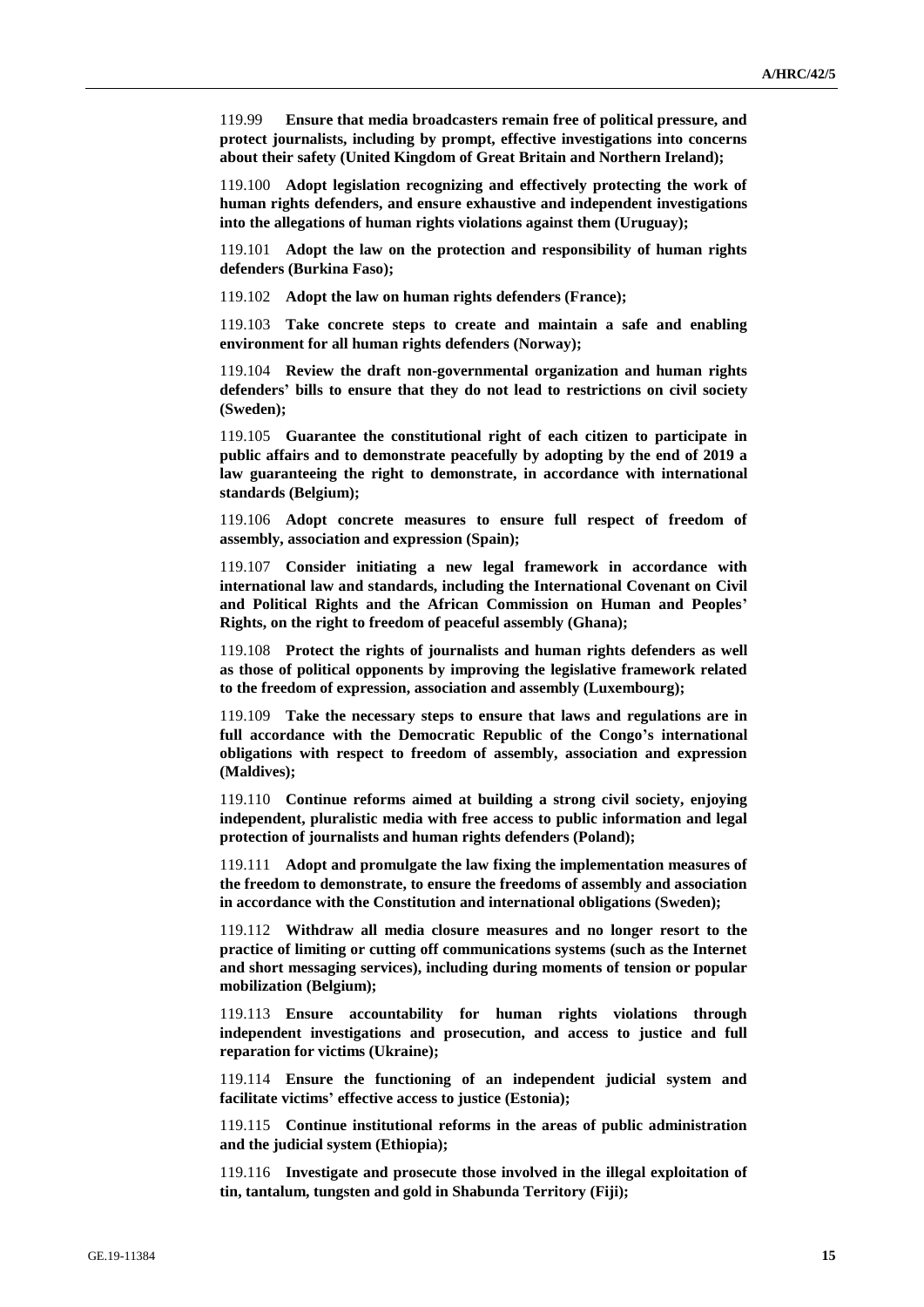119.117 **Strengthen human resources to improve the work of the judicial system (Iraq);**

119.118 **Continue to deepen democracy (Botswana);**

119.119 **Work with democratic civil society and the international community towards effectively reaching peace in the country (Cabo Verde);**

119.120 **Pursue progress to end and prevent conflict-related sexual violence, especially against women and children, primarily through holding the perpetrators to account and by the provision of adequate support and services to survivors (Slovenia);**

119.121 **Strengthen the national strategy against sexual violence by involving survivors and ensuring their access to justice, health services and income generating activities and ensure that perpetrators of these crimes are prosecuted and convicted (Luxembourg);**

119.122 **Strengthen the capacity and independence of the judicial system to investigate and prosecute perpetrators of sexual and gender-based violence, including through training programmes for police officers and health professionals, and providing effective and necessary support for victims (United Kingdom of Great Britain and Northern Ireland);**

119.123 **Address the accumulation and illicit transfer of small arms and light weapons through improved stockpile management, effective prosecution of unauthorized sellers and distributors, and progression of legislative controls (Australia);**

119.124 **Conduct prompt and impartial inquiries into the allegations of extrajudicial executions (Austria);**

119.125 **Take the necessary measures to improve respect for human rights by investigating the allegations of extrajudicial killings and human rights violations and abuses by law enforcement officials, and ensure accountability for these violations and the protection of civilians in conflict zones (Canada);**

119.126 **Investigate, prosecute and convict persons responsible for harassment, threats or intimidation against journalists and human rights defenders (Republic of Moldova);**

119.127 **Investigate and prosecute perpetrators of conflict-related sexual violence and the recruitment and use of child soldiers in Shabunda Territory (Fiji);**

119.128 **Shed light on the serious human rights violations committed by armed groups and certain members of the security forces and prosecute their perpetrators (France);**

119.129 **Ensure accountability for perpetrators of war crimes and crimes against humanity, regardless of rank or affiliation (Iceland);**

119.130 **Ensure that law enforcement officials and members of the security forces strictly adhere to obligations under international humanitarian law and human rights law (Iceland);**

119.131 **Carry out investigations and prosecute all cases of abuses of human rights, including when they were committed by members of the security forces, and facilitate victims' access to justice (Italy);**

119.132 **Strengthen efforts to end impunity for human rights violations by undertaking prompt, impartial and effective investigations into reported cases and bringing perpetrators to justice (Republic of Korea);**

119.133 **Intensify efforts to ensure that all alleged perpetrators of crimes against international human rights and humanitarian law are brought to justice (Sweden);**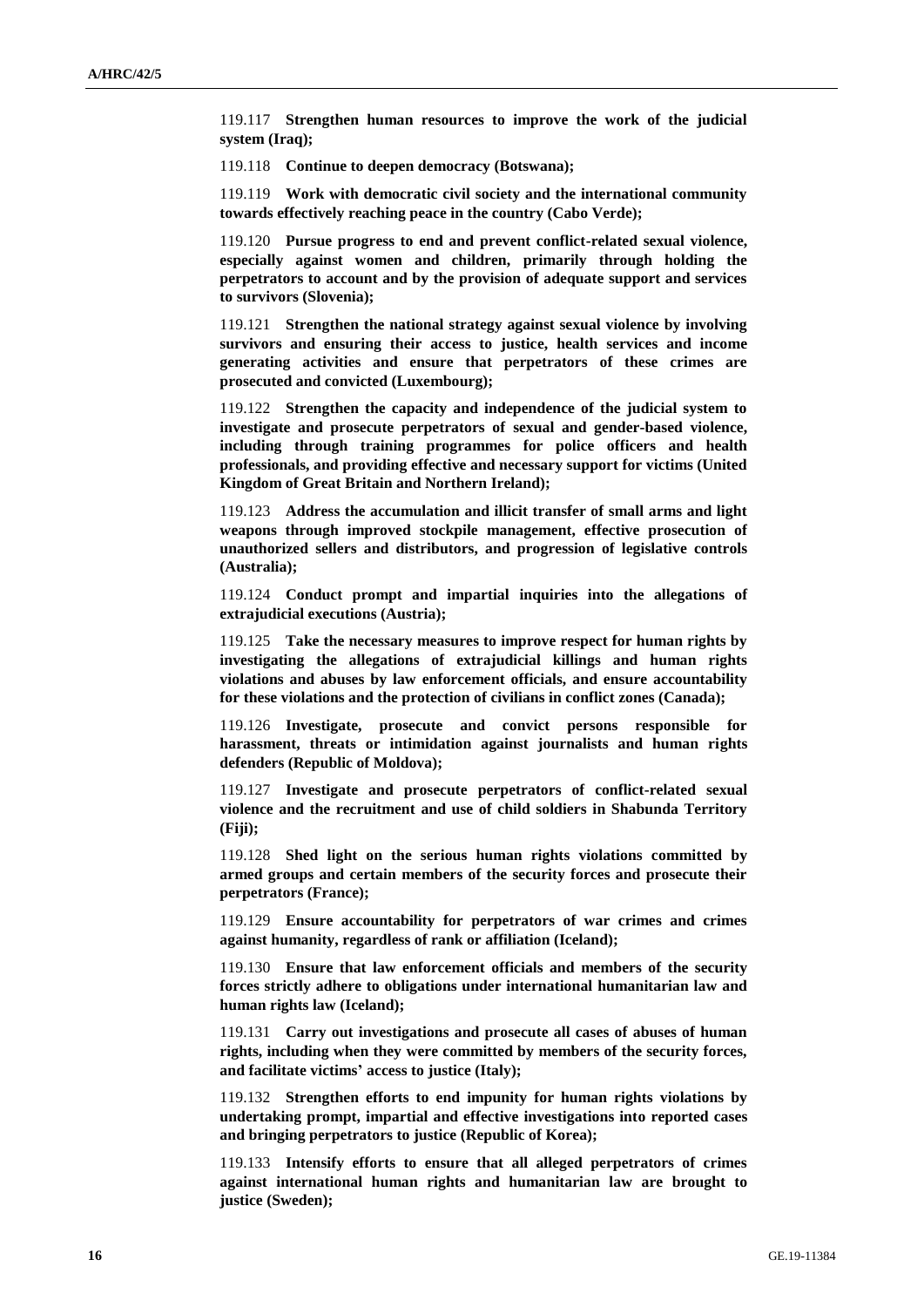119.134 **Take all necessary measures to end impunity for serious human rights violations and abuses and violations of international humanitarian law, and in this regard, cooperate with international mechanisms, including the International Criminal Court (Slovenia);**

119.135 **Swiftly remove any individuals involved in human rights violations or abuses from positions in the Government and security forces and hold them criminally accountable, including those responsible through command responsibility (United States of America);**

119.136 **Investigate and punish judicial corruption and implement reforms designed to promote judiciary independence and impartiality (United States of America);**

119.137 **Guarantee investigations and sanction effectively cases of human rights violations in order to combat impunity (Argentina);**

119.138 **Ensure that perpetrators of violations of international humanitarian law and human rights violations, including against journalists, online media professionals, bloggers and human rights defenders, are brought to justice (Austria);**

119.139 **Set up a vetting mechanism as part of security sector reform efforts with a view to carrying out investigations to bring to justice and sanction officials involved in serious human rights violations, including perpetrators of recruitment and use of children (Belgium);**

119.140 **Strengthen actions to combat impunity in relation to human rights violations, including those committed by the security forces (Spain);**

119.141 **Adopt all necessary measures to combat the impunity of perpetrators of human rights violations and undertake an inclusive process of transitional justice to clarify the truth, provide reparation to victims and ensure reconciliation (Chile);**

119.142 **Establish mechanisms of transitional justice, combat impunity of the perpetrators of violations of human rights and strengthen cooperation with the International Criminal Court (Costa Rica);**

119.143 **Launch credible investigations into all alleged gross human rights violations and crimes under international law, including those involving senior military officials, to end the cycle of impunity (Ghana);**

119.144 **Bring to justice the perpetrators of grave human rights violations, including sexual and gender violence, and put in place appropriate mechanisms of transitional justice in the area of truth, justice, reparation and reform (Switzerland);**

119.145 **Accelerate efforts towards full implementation of the 2017–2026 National Policy on Justice Sector Reform (Namibia);**

119.146 **Strengthen, in line with Sustainable Development Goal 16, efforts to end the cycle of impunity and ensure the prosecution of all suspected perpetrators of human rights violations, especially in eastern Democratic Republic of the Congo and the Kasais (Netherlands);**

119.147 **Carry out information campaigns on the new provisions of the Family Code in order to promote cultural change towards a more equitable gender-based society (Uruguay);**

119.148 **Continue with implementation of measures for further improvement in the socioeconomic conditions of its people (India);**

119.149 **Continue strengthening social programmes for the most vulnerable groups, especially women and children (Bolivarian Republic of Venezuela);**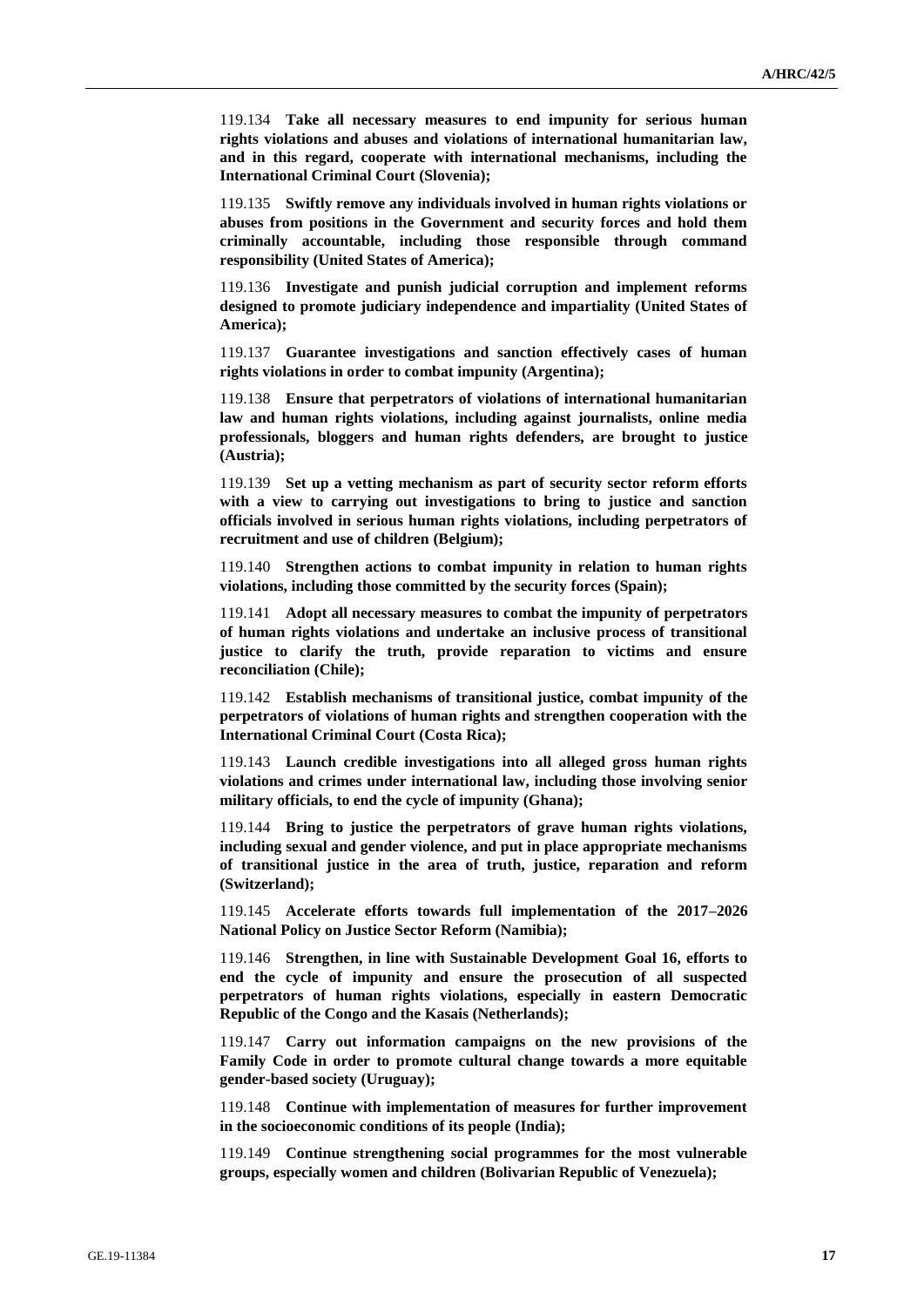119.150 **Improve access to basic social services, especially for the most vulnerable members of the population (Zimbabwe);**

119.151 **Improve access to basic social needs (Benin);**

119.152 **Continue efforts to improve access to basic social needs (Bhutan);**

119.153 **Continue its efforts in the fight against poverty and the promotion of national reconciliation (Nigeria);**

119.154 **Strengthen the legal and institutional framework to guarantee adequate and sufficient access to drinking water in rural areas (Plurinational State of Bolivia);**

119.155 **Ensure that business operations comply with international human rights law, labour law and environmental law (Fiji);**

119.156 **Consider regularizing unauthorized mining areas, taking into account safety and policy considerations (Ghana);**

119.157 **Take drastic and concrete measures to guarantee the integral payment of taxes by all mining commercial companies (Haiti);**

119.158 **Continue strengthening efforts to implement the national health development plan (South Africa);**

119.159 **Allocate more funds to the health sector to allow for better care in services relating to sexual violence, emergency obstetrics and neonatal, among others (Angola);**

119.160 **Step up efforts to ensure the implementation of public policies to protect the rights of people living with HIV/AIDS (Brazil);**

119.161 **Intensify efforts to prevent the spread of the Ebola virus (Iraq);**

119.162 **Seek the support of the international community to put an end to the deadly Ebola scourge in the Democratic Republic of the Congo (Sierra Leone);**

119.163 **Continue efforts to introduce strong public health policy and programmes aimed at raising awareness among communities to constitute a solid foundation to combat communicable diseases (Eritrea);**

119.164 **Strengthen the constitutional provisions relating to education, including its provision free of charge, explicitly guarantee equitable and inclusive access to education for all, and prohibit discrimination, particularly in the educational sector (Afghanistan);**

119.165 **Further strengthen its efforts to ensure free primary education for all children, in line with its national policy on education and by engaging with relevant United Nations agencies (Democratic People's Republic of Korea);**

119.166 **Intensify efforts in the field of education to ensure access to free and quality education for all, including indigenous and rural populations, in accordance with article 43 of the Constitution (Djibouti);**

119.167 **Continue with the expansion of free primary education for all children (Estonia);**

119.168 **Guarantee effective measures allowing access to free primary education for all children, including children with disabilities, those living in rural areas and migrant children (Gabon);**

119.169 **Take steps to ensure access to education, health and other basic services by all its children (India);**

119.170 **Continue to support and allocate an adequate budget to education programmes for children, especially children from poor families in rural and urban areas (Lao People's Democratic Republic);**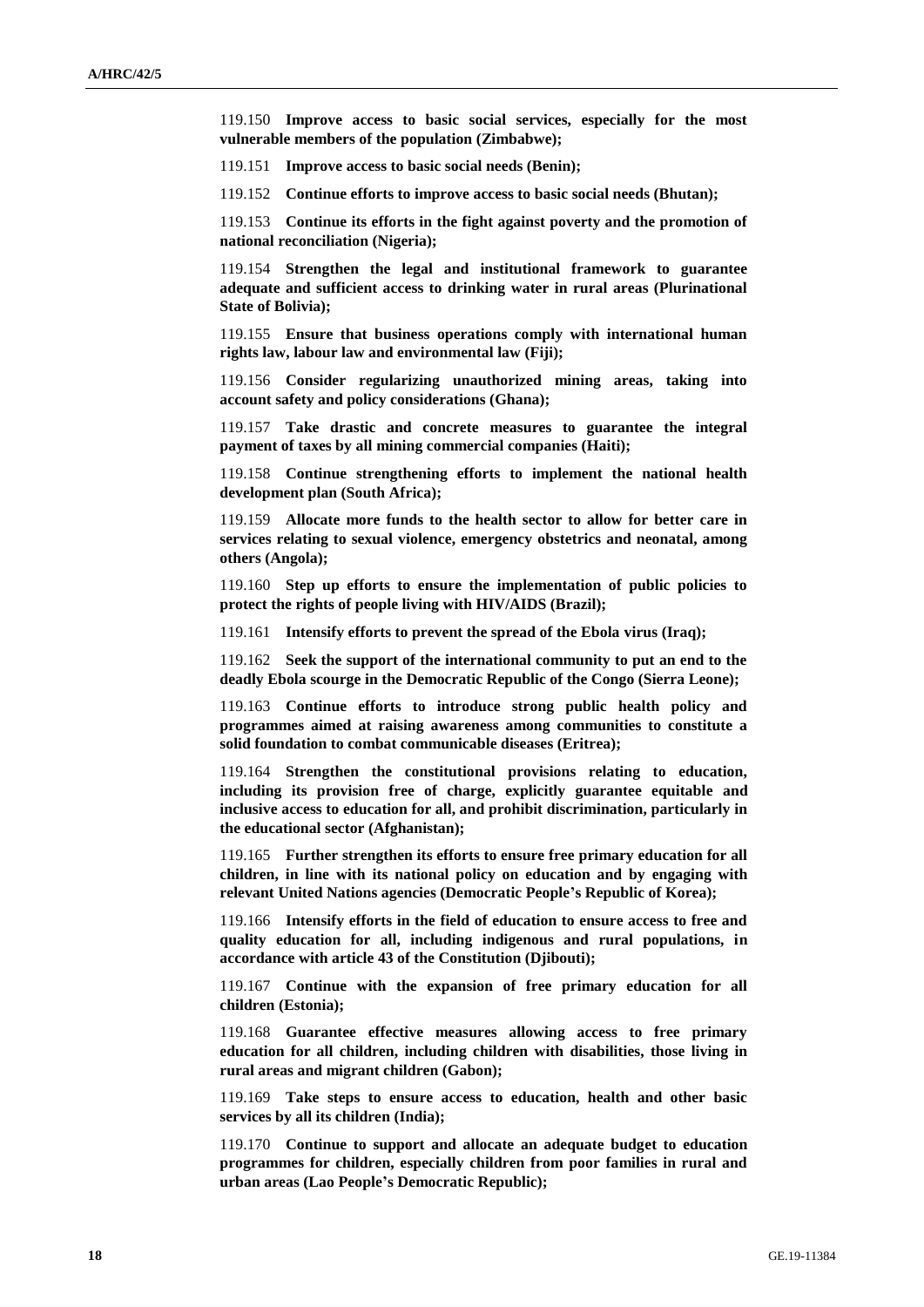119.171 **Continue to encourage girls' entry into all fields of study (Lao People's Democratic Republic);**

119.172 **Encourage steps taken to ensure gender equality in education, particularly concerning combating school dropout and preventing repetition, and take the necessary measures to increase the enrolment of girls and women in education and higher education (Lebanon);**

119.173 **Implement specific measures and carry out campaigns to reduce early pregnancy and ensure the reinsertion of young mothers into the educational system (Togo);**

119.174 **Continue efforts in education and health for the benefit of the majority of the population (Libya);**

119.175 **Take further measures to end child recruitment and child labour by making free school education and reintegration of child soldiers a priority (Germany);**

119.176 **Take measure to rehabilitate former child soldiers and reintegrate them into society (Portugal);**

119.177 **Take measures to reintegrate young mothers into the education system (Malta);**

119.178 **Redouble efforts to narrow the gap in literacy between girls and boys and to put in place specific measures to combat the obstacles to the education of children (Mauritius);**

119.179 **Continue efforts to facilitate access to education (Morocco);**

119.180 **Continue utmost efforts to provide access for all children to primary and secondary education, eliminate illiteracy and invest in improving the quality and competences of teachers (Poland);**

119.181 **Continue to take positive measures to further protect the rights of vulnerable groups, including women, children and people with disabilities (China);**

119.182 **Ensure protection in legislation and in practice of the rights of vulnerable groups of the population, in particular women, children, the disabled, the elderly and ethnic minorities (Russian Federation);**

119.183 **Legalize the termination of pregnancies in cases of rape, incest and severe fetal impairment (Denmark);**

119.184 **Take measures to eliminate discriminatory practices against women, including ensuring respect for women's land inheritance (Norway);**

119.185 **Create an effective mechanism to prevent gender-based violence (Ukraine);**

119.186 **Step up actions to effectively combat sexual violence against women within the framework of the women, peace and security agenda (Spain);**

119.187 **Eliminate all forms of violence and discrimination against women, children and citizens in general (Cabo Verde);**

119.188 **Strengthen the implementation of measures and provisions to eradicate all forms of discrimination and violence against women and girls, strengthening educational activities and public awareness campaigns in order to combat traditional discriminatory practices (Honduras);**

119.189 **Finalize the review of the national strategy to combat gender-based violence by defining specific measures for tackling domestic violence (Senegal);**

119.190 **Ensure consistent implementation of enforcement of the laws on sex discrimination and violence against women and girls, including consequences**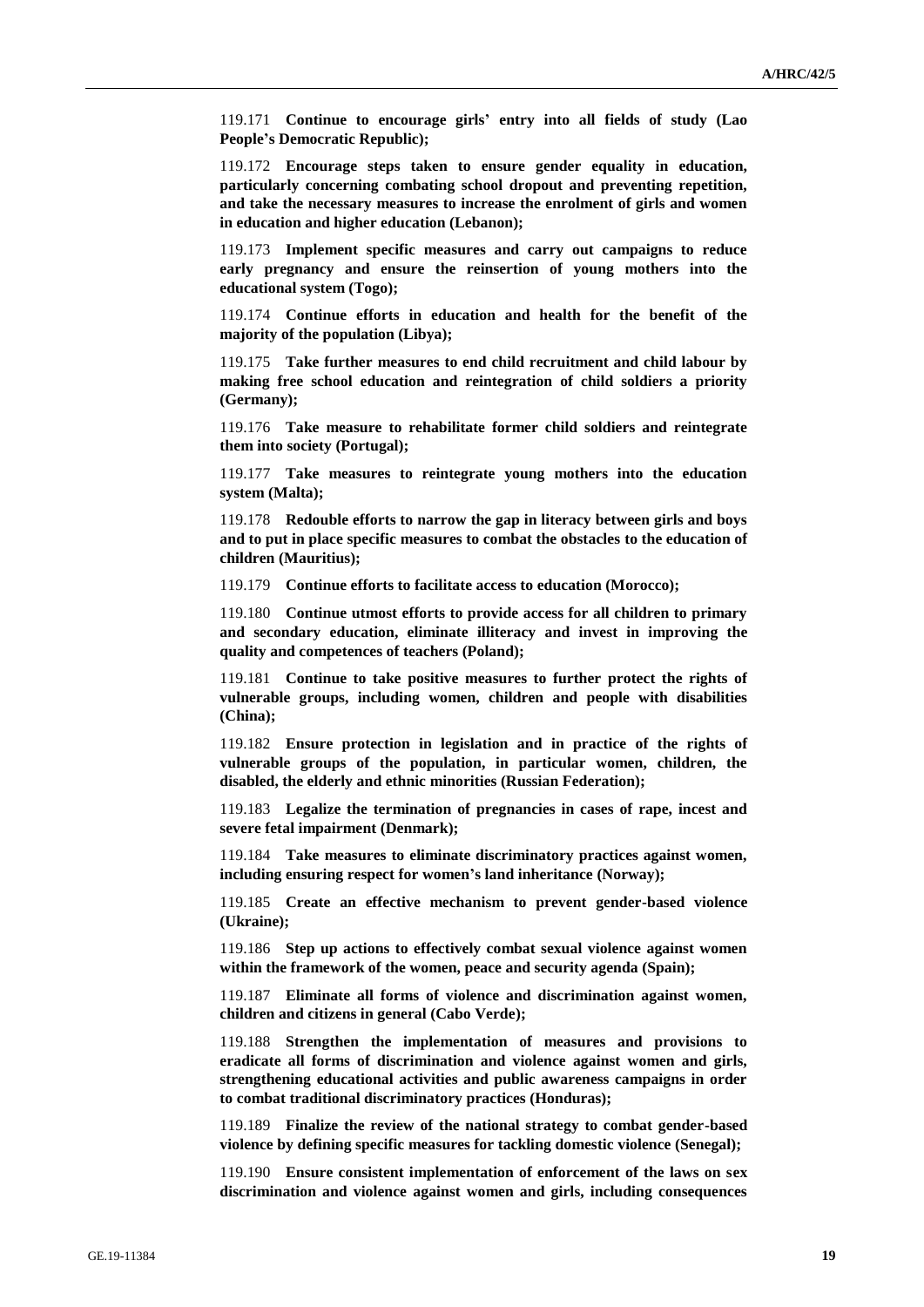**for those who discriminate against women and girls or engage in abuse (United States of America);**

119.191 **Strengthen efforts with respect to the protection of victims of sexual violence, in particular by speeding up the implementation of the Armed Forces of the Democratic Republic of the Congo plan of action (Austria);**

119.192 **Create a support programme to give victims of sexual and genderbased violence access to justice and health care, and establish a national reparation fund (Belgium);**

119.193 **Improve the training of security forces in combating human rights violations, especially sexual violence against women and girls, and end impunity (Brazil);**

119.194 **Strengthen the fight against sexual violence by prosecuting the perpetrators of such violence and by providing compensation to the victims (Burkina Faso);**

119.195 **Strengthen its efforts in the fight against sexual violence, improve the provision of support and services to survivors, ensure the protection of survivors and witnesses, and ensure that those responsible are brought to justice and that reparation is granted (Canada);**

119.196 **Take all necessary measures to combat sexual violence against women and children during conflicts (Congo);**

119.197 **Protect people from sexual violence, particularly in armed conflicts, and provide medical services and access to justice for victims (France);**

119.198 **Increase efforts to combat sexual and gender-based violence, including domestic violence and violence in school, and take sufficient steps to reintegrate and rehabilitate victims of sexual and gender-based crimes (Liechtenstein);**

119.199 **Continue preventing and combating all forms of sexual and genderbased violence, including domestic violence and marital rape, through national legislation (Indonesia);**

119.200 **Carry out independent, credible and impartial investigations into allegations of sexual and gender-based violence in conflict to ensure those responsible may be brought to justice (Ireland);**

119.201 **Intensify efforts to prevent and combat all forms of gender-based violence and promulgate the corresponding legal framework to offer adequate protection (Mexico);**

119.202 **Take bold measures to address gender-based and sexual violence (Mozambique);**

119.203 **Adopt effective measures to combat sexual and gender-based violence in order to reduce impunity (Norway);**

119.204 **Intensify the implementation of policies and programmes to combat sexual violence, particularly in conflict situations, and strengthen measures for victim protection (Philippines);**

119.205 **Continue all possible efforts in adopting legislation and implementing operational frameworks focusing on protecting women and children from violence, including sexual violence and harassment, also in the context of the security sector reform (Poland);**

119.206 **Take all necessary measures to protect women and children from all forms of violence, including sexual and gender-based violence, in conflictaffected provinces (Republic of Korea);**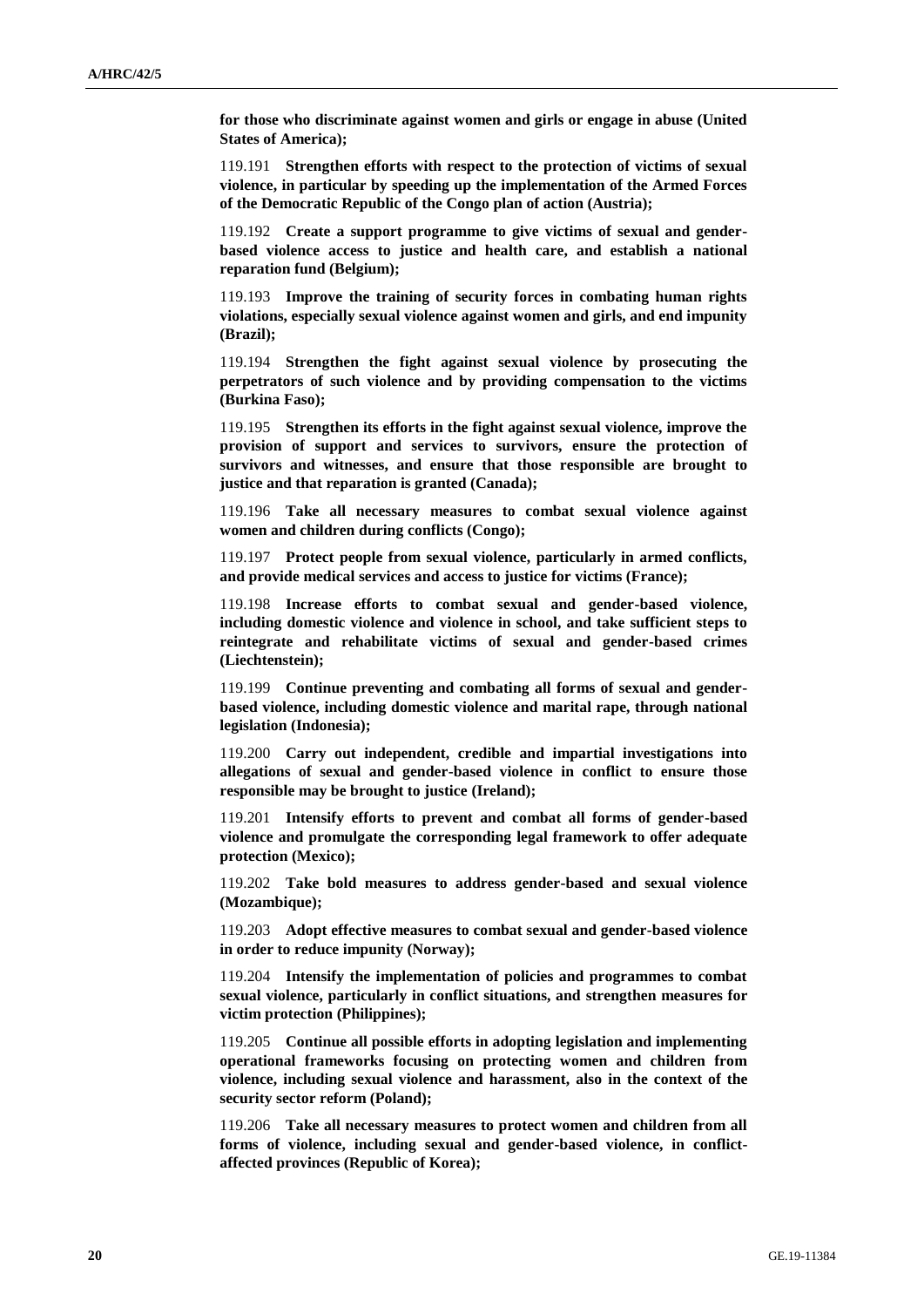119.207 **Allocate a budget for the implementation of the Armed Forces of the Democratic Republic of the Congo and the Congolese National Police action plans to combat sexual violence (Sweden);**

119.208 **Strengthen measures to combat sexual and gender-based violence, including through the implementation of the action plan of the security services to combat sexual violence (Rwanda);**

119.209 **Institute a legal framework that criminalizes and punishes domestic violence and marital rape, trains officials in responding to such crimes, and extends services to survivors (Australia);**

119.210 **Take additional measures that are more effective in eliminating and preventing sexual violence against children (Georgia);**

119.211 **Step up efforts to prevent and combat all forms of domestic violence against women (Georgia);**

119.212 **Step up efforts to combat gender-based violence, including domestic violence, child, early and forced marriage and sexual violence against children in areas affected by the conflict (Italy);**

119.213 **Adopt and implement, in line with Sustainable Development Goal 5, legislation that addresses domestic violence, and take concrete steps to end domestic violence and marital rape (Netherlands);**

119.214 **Pursue efforts to combat violence against women and domestic violence (Tunisia);**

119.215 **Increase political representation of women in the national and provincial legislatures (Zimbabwe);**

119.216 **Take all necessary measures to step up the participation of women in public life (Albania);**

119.217 **Increase the participation of women in public life, in particular their representation at the highest levels of government (Algeria);**

119.218 **Expedite the updating of the national gender policy and increase the participation of women in political life (South Africa);**

119.219 **Take further steps to advance women's participation in political and public life (Bulgaria);**

119.220 **Increase the political participation of women, fight against traditional discriminatory practices and eliminate gender-based stereotypes at all levels of society (Costa Rica);**

119.221 **Pursue the policy of eliminating inequalities between men and women by taking effective measures to increase women's participation in political and public life and women's economic empowerment (Djibouti);**

119.222 **Continue its efforts to empower women and increase their representation in political life (Egypt);**

119.223 **Step up efforts for the participation of women in political and public life and their representation in decision-making bodies (Ethiopia);**

119.224 **Encourage the participation of women in politics (France);**

119.225 **Ensure better representation of women in national political and decision-making bodies (Gabon);**

119.226 **Review the current electoral law with the aim of removing all obstacles that prevent many Congolese women from standing as candidates for elected positions, for instance, removing the \$1,000 payment required from candidates for women only, in full consultation with women's organization (Haiti);**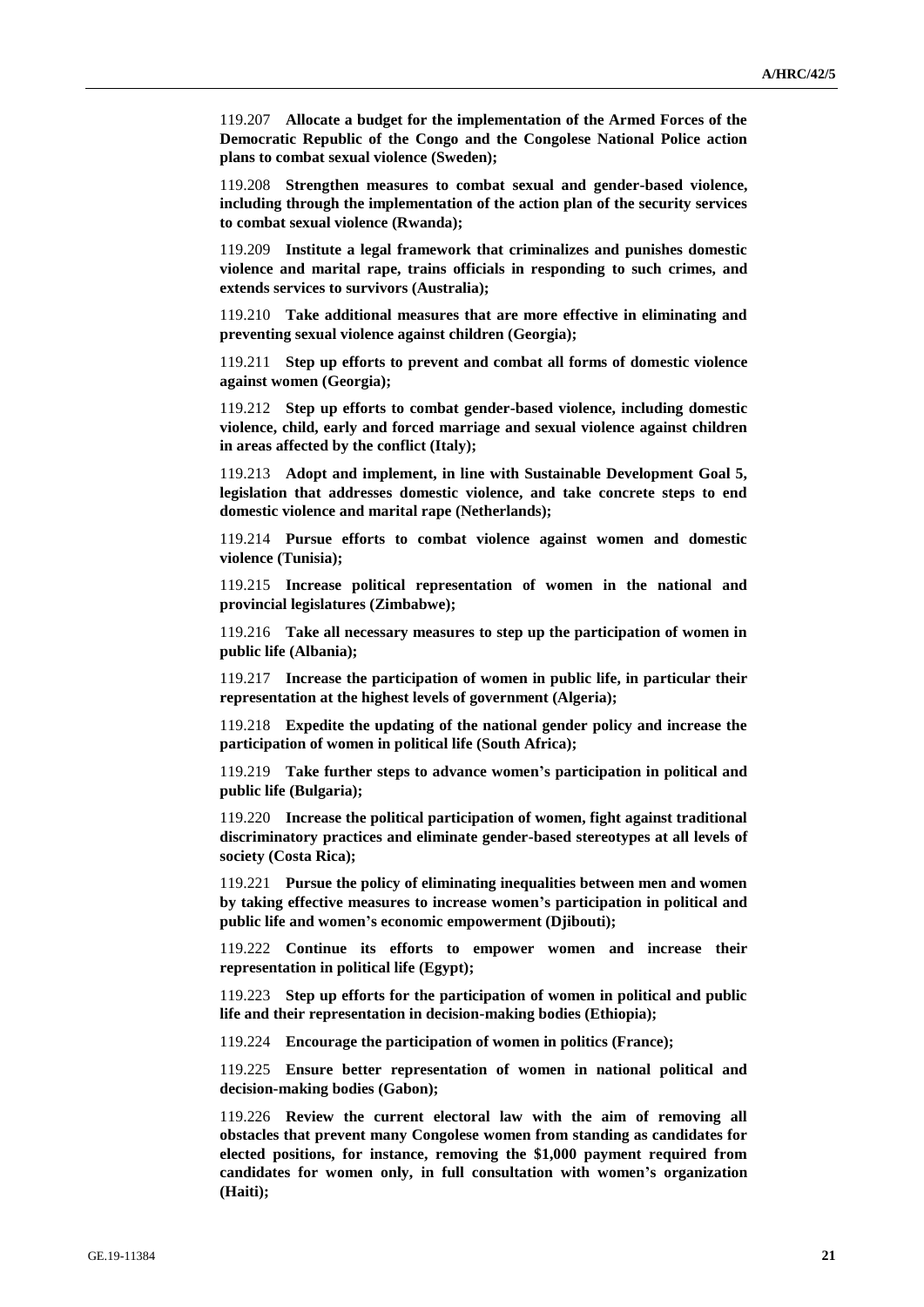119.227 **Continue measures to empower women and girls through provision of equal socioeconomic opportunities and encourage their participation at the political and decision-making levels (India);**

119.228 **Implement the law on gender parity and enforce women's representation in government (Germany);**

119.229 **Continue measures to promote gender equality and women's role in political and public life (Myanmar);**

119.230 **Take measures to improve gender parity in political life and in peace negotiations in line with the national action plan for the implementation of Security Council resolution 1325 on women and peace and security (Namibia);**

119.231 **Take measures in order to increase the participation of women in public life, especially in terms of their representation at the highest levels of government and in the judicial system (Serbia);**

119.232 **Enhance efforts to increase women's participation in public life and address sexual and gender-based violence (Uganda);**

119.233 **Take steps to eliminate child labour, including in illegal mines, and establish structures to support affected children (Australia);**

119.234 **Adopt a comprehensive national child policy covering the areas included in the Convention on the Rights of the Child and its Optional Protocols (Benin);**

119.235 **Prohibit corporal punishment of children in all settings, including in the home (Denmark);**

119.236 **Continue its efforts to protect and promote children's rights (Egypt);**

119.237 **Take effective measures to prevent children from being accused of witchcraft, criminalize the persecution of accused children, and bring perpetrators of violence against and ill-treatment of children accused of witchcraft to justice (Liechtenstein);**

119.238 **Take appropriate measures to combat all forms of violence and discrimination against children, including those with disabilities and those accused of witchcraft (Italy);**

119.239 **Ensure the enforcement of existing norms on children accused of witchcraft to guarantee that perpetrators who commit offences against children are brought to justice (Malta);**

119.240 **Establish public structures for the reception of children removed from mines and for counselling, support and stabilization of those children (Zambia);**

119.241 **Enact legislation to explicitly prohibit corporal punishment in all settings, including the home (Zambia);**

119.242 **Combat all forms of violence, abuse and exploitation of children, ensure that such cases are thoroughly investigated and prosecuted, and provide victims with adequate protection and support, including through strengthened social services, awareness-raising and access to justice (Bulgaria);**

119.243 **Take the necessary measures to ensure that children are not exploited in artisanal mines (Canada);**

119.244 **Ensure compliance with the norms that sanction child labour in the mining sector through awareness campaigns, regular inspections and the effective imposition of penalties provided by law (Chile);**

119.245 **Fight effectively against the phenomenon of children accused of sorcery (Congo);**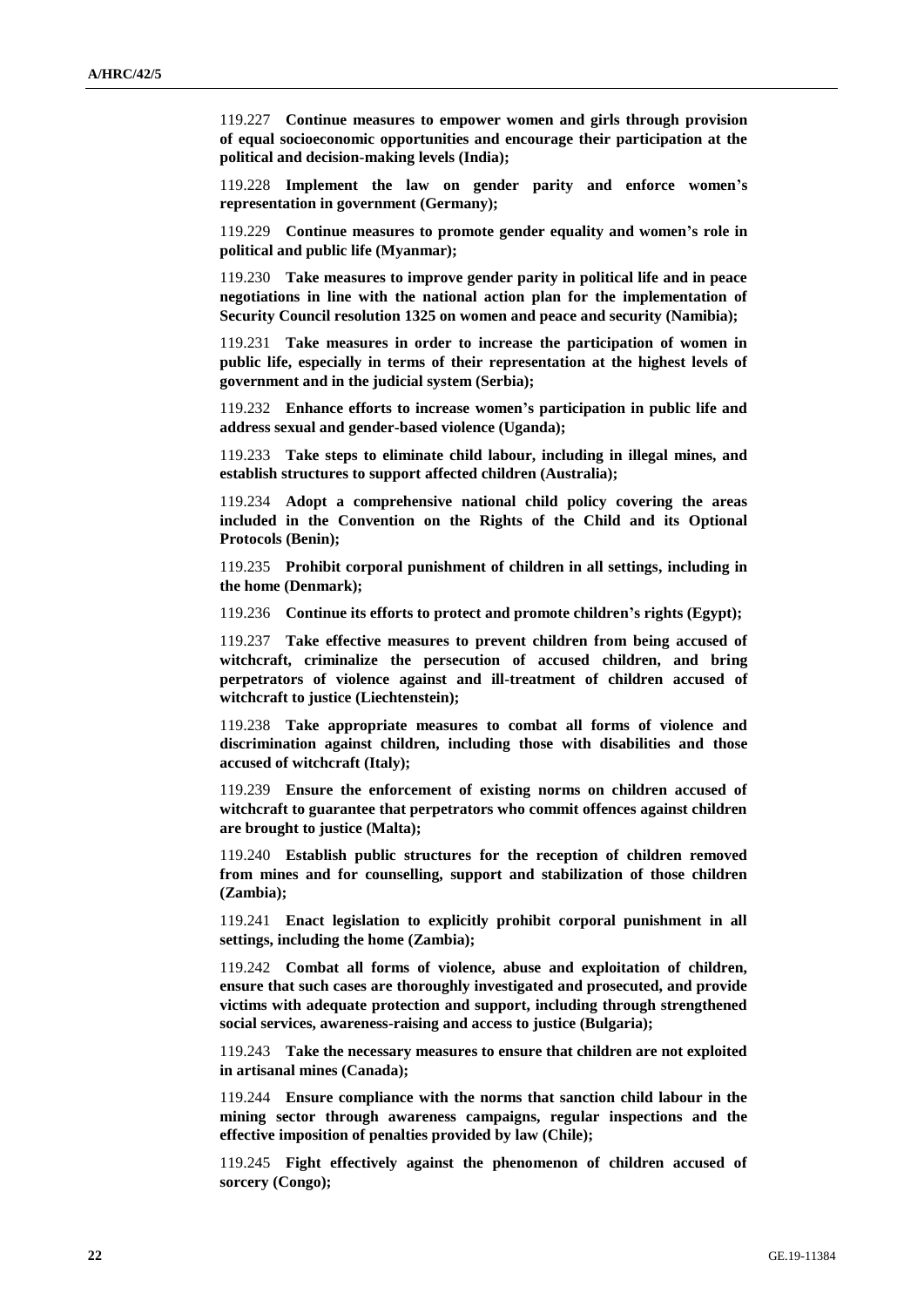119.246 **Run a nationwide awareness campaign on the phenomenon of children accused of witchcraft and ensure that those responsible for such offences against children are punished (Iceland);**

119.247 **Eliminate all forms of exploitation of child labour in the mining industry (Switzerland);**

119.248 **Continue its support to the legal framework and strategies for awareness-raising for children in order to combat the issue of child labour (Lao People's Democratic Republic);**

119.249 **Establish a strong legislative framework to prohibit and sanction all corporal punishment of children (Madagascar);**

119.250 **Enact legislation to explicitly prohibit all corporal punishment of children in all kinds of settings, including the home (Montenegro);**

119.251 **Continue efforts to protect the rights of children, notably with regard to the fight against child labour (Morocco);**

119.252 **Continue efforts to promote child rights and protect children from sexual violence (Tunisia);**

119.253 **Take further steps to protect children from being engaged in military activities (Eritrea);**

119.254 **Implement inclusive measures to ensure non-discrimination against persons with disabilities, children living in rural areas, children living in the street, and adolescents in detention (Algeria);**

119.255 **Strengthen the protection of the human rights of people with disabilities (Botswana);**

119.256 **Finalize the special law on the protection of persons with special needs (Lebanon);**

119.257 **Pursue legislative measures for the promotion and protection of human rights, notably those relating to the protection of the rights of persons with disabilities (Senegal);**

119.258 **Consider the adoption of special laws, in accordance with the Convention of the Rights of Persons with Disabilities, that would more effectively address the issues concerning children with disabilities (Serbia);**

119.259 **Take legal measures enabling effective protection of minorities, including religious ones, which would be complemented by educational campaigns on the importance of freedom of religious beliefs (Poland);**

119.260 **Continue developing the draft law on the protection of the rights of indigenous peoples to promote respect for their ancestral lands, according to the uses and customs of all pygmy indigenous peoples (Plurinational State of Bolivia);**

119.261 **Ensure that the rights of indigenous people are guaranteed and respected (Madagascar);**

119.262 **Pass the proposed law from 2014 on the fundamental principles for promoting and protecting the rights of the Democratic Republic of the Congo's indigenous peoples (Norway);**

119.263 **Take steps to promulgate legislation aimed at promoting and protecting all forms of human rights, including rights to peaceful demonstration and the rights of indigenous pygmy people (Sierra Leone);**

119.264 **Put in place measures to address the issue of birth certificates for children, especially returnees, refugees and internally displaced persons (Angola);**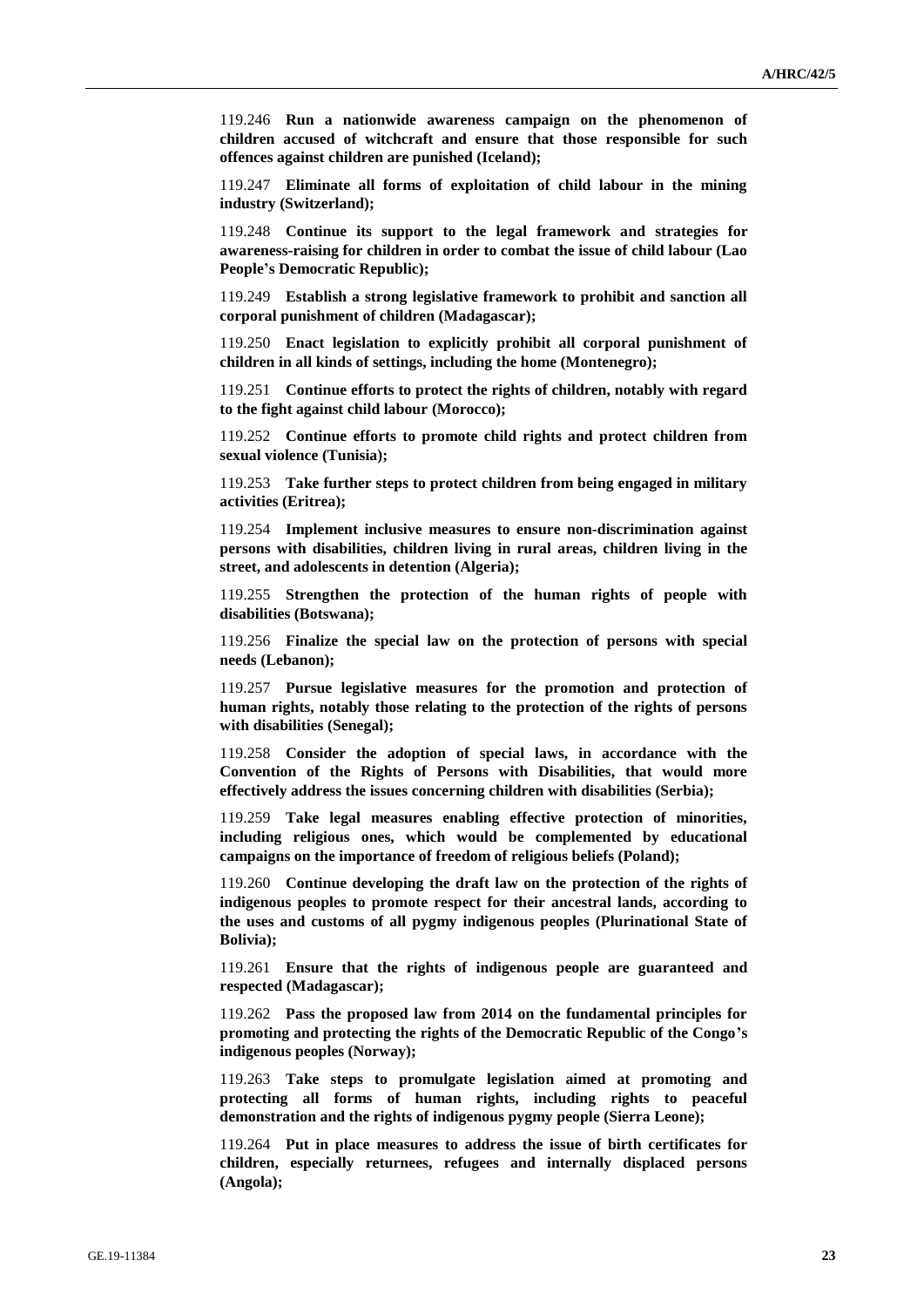119.265 **Take all necessary measures to ensure universal, free birth registration, including by reviewing the civil registration law, implementing "catch-up" policies and strengthening cooperation with health centres and maternity centres (Bulgaria);**

119.266 **Finalize the process of establishing an inter-institutional national committee mandated to address issues of statelessness (Kenya);**

119.267 **Reform the relevant laws to address statelessness, and facilitate birth registration and the issuance of identity documents (Mexico).**

120. **All conclusions and/or recommendations contained in the present report reflect the position of the submitting State(s) and/or the State under review. They should not be construed as endorsed by the Working Group as a whole.**